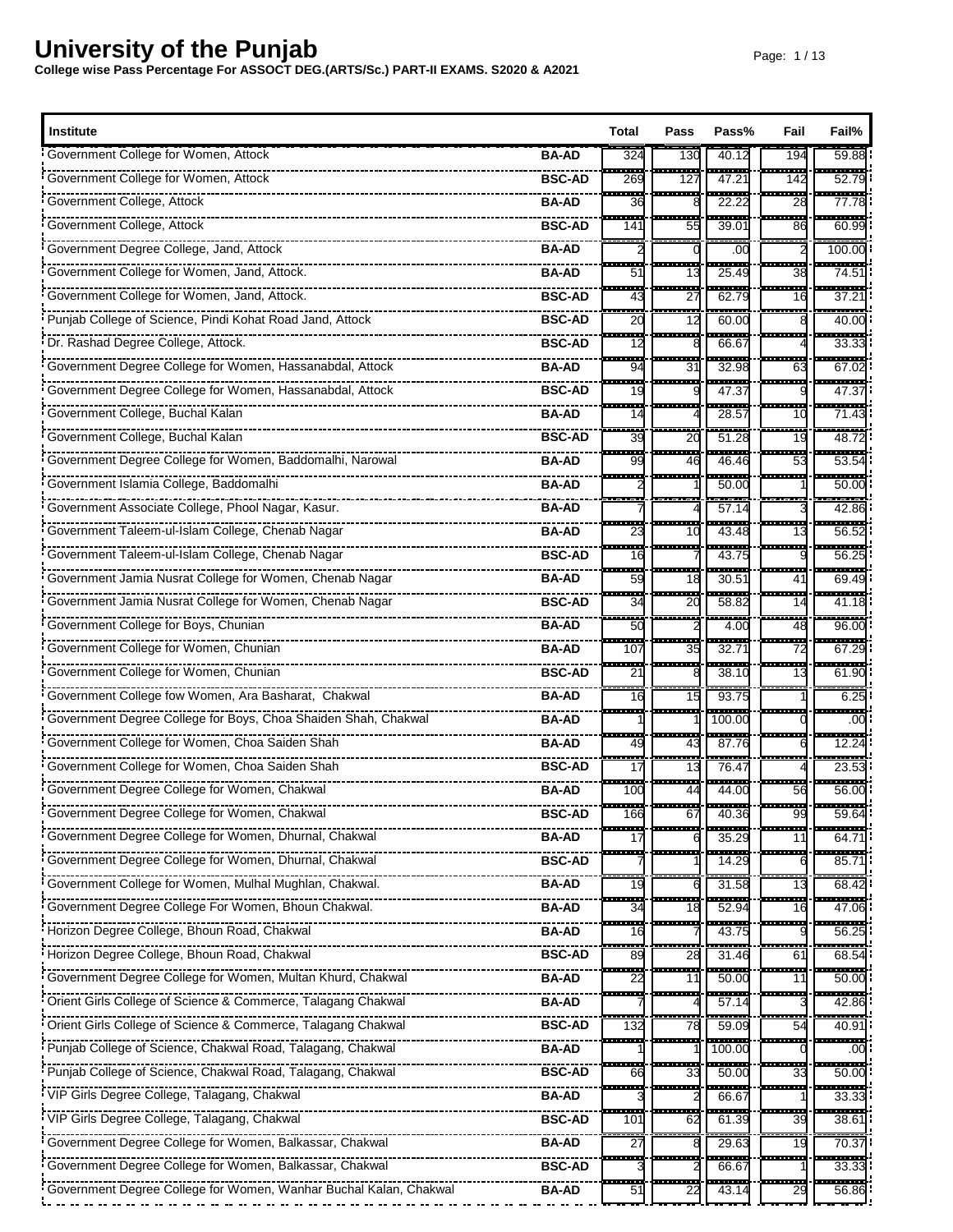| <b>Institute</b>                                                         |               | Total               | Pass                   | Pass%           | Fail                           | Fail%                             |
|--------------------------------------------------------------------------|---------------|---------------------|------------------------|-----------------|--------------------------------|-----------------------------------|
| Government Degree College for Women, Wanhar Buchal Kalan, Chakwal        | <b>BSC-AD</b> | 20<br>m.            | - - -                  | 35.00           | 13<br>---                      | 65.00<br>-----                    |
|                                                                          | <b>BA-AD</b>  | 49                  | 24                     | 48.98           | 25                             | 51.02                             |
|                                                                          | <b>BA-AD</b>  | <b>TELES</b><br>19  | an an<br>10            | ------<br>52.63 | an an<br><del>.</del>          | ------<br>47.37                   |
| Din College, Chiniot                                                     | <b>BA-AD</b>  | <br>15              | ----<br>11             | 73.33           |                                | -----<br>26.6                     |
| Din College, Chiniot                                                     | <b>BSC-AD</b> | <br>36              | <br>24                 | ----<br>66.6    | $\overline{\phantom{a}}$<br>12 | <br>33.3                          |
| Punjab College of Science, Faisalabad Bypass, Chiniot.                   | <b>BA-AD</b>  | a an a<br>17        | -------                | 29.41           | -------<br>12                  | ------<br>70.59                   |
|                                                                          | <b>BSC-AD</b> | ---<br>95           | ---<br>45              | ------<br>47.37 | $-11111$<br>50                 | -------<br>52.63                  |
| Government College, Depalpur                                             | <b>BA-AD</b>  | œ.<br>12            |                        | 16.67           | $-1$<br>10                     | .<br>83.33                        |
| Government College, Depalpur                                             | <b>BSC-AD</b> | .<br>32             | --------               | ------<br>25.00 | --------<br>24                 | -------<br>75.00                  |
| Government College for Women, Depalpur                                   | <b>BA-AD</b>  | 93                  | 30                     | 32.26           | 63                             | ------<br>67.74                   |
| The Professional College of Commerce, Depalpur, Okara                    | <b>BA-AD</b>  | ---<br>16           |                        | 12.50           | $-$<br>14                      | <del>.</del><br>87.50             |
|                                                                          | <b>BSC-AD</b> | <b>STAR</b><br>10   |                        | 10.00           |                                | 222272<br>90.00                   |
|                                                                          | <b>BA-AD</b>  |                     |                        | 50.00           |                                | -----<br>50.00                    |
|                                                                          | <b>BSC-AD</b> | 19                  | 6                      | 31.58           | $\overline{13}$                | 68.42                             |
| Government Degree College, Daska                                         | <b>BA-AD</b>  | an an<br>30         | <b>START</b><br>19     | .<br>63.33      | -----<br>11                    | .<br>36.6                         |
| Government Degree College, Daska                                         | <b>BSC-AD</b> |                     |                        | 16.67           |                                | -----<br>83.33                    |
| Government College for Women, Daska                                      | <b>BA-AD</b>  | ---<br>295          | -----<br>159           | ------<br>53.90 | ------<br>136                  | -----<br>46.10                    |
|                                                                          | <b>BA-AD</b>  |                     |                        | .00             |                                | $\frac{1}{100.00}$                |
|                                                                          | <b>BSC-AD</b> |                     |                        | ------<br>55.56 |                                | -------<br>44.44                  |
| Government College for Women, Karkhana Bazar, Faisalabad                 | <b>BA-AD</b>  | ÷<br>153            | 34                     | 22.22           | 119                            | ------<br>77.78                   |
| Punjab College of Science, Faisalabad                                    | <b>BSC-AD</b> | ----<br>26          | ---<br>17              | ----<br>65.38   | tan di Kabupatén Baga<br>9     | $- - - -$<br>34.62                |
| Shiblee College for Women, Madina Town, Faisalabad                       | <b>BA-AD</b>  | a an a<br>118       | m a<br>33              | 27.97           | a an<br>85                     | ------<br>72.03                   |
| Shiblee College for Women, Madina Town, Faisalabad                       | <b>BSC-AD</b> | ----<br>89          | ---<br>25              | ------<br>28.09 | <del>.</del><br>64             | -------<br>71.91                  |
| Government Degree College for Women, Sahianwala, Faisalabad              | <b>BA-AD</b>  | ---<br>23           |                        | 26.09           | ---<br>17                      | <br>73.91                         |
| Covernment Degree College for Women, Sahianwala, Faisalabad              | <b>BSC-AD</b> | <b>STAR</b><br>18   | <b>TELES</b><br>12     | .<br>66.67      | -------                        | .<br>33.33                        |
| Government College, Fateh Jang                                           | <b>BA-AD</b>  |                     |                        | .00             |                                | 100.00                            |
| Government College, Fateh Jang                                           | <b>BSC-AD</b> |                     |                        | 60.00           |                                | 40.00                             |
| Government College for Women, Fateh Jang                                 | <b>BA-AD</b>  | ---<br>147          | 22                     | 14.97           | .<br>125                       | ------<br>85.03                   |
| Government College for Women, Fateh Jang                                 | <b>BSC-AD</b> | <del>.</del><br>69  | <del>-----</del><br>32 | 46.38           | 37                             | ------<br>53.62                   |
|                                                                          | <b>BA-AD</b>  | ----<br>305         | œ<br>98                | .<br>32.13      | ------<br>207                  | <del>.</del><br>67.87             |
| Government College for Women, Gujar Khan                                 | <b>BSC-AD</b> | 95                  | 40                     | 42.11           | 55                             | -----<br>57.89                    |
|                                                                          | <b>BA-AD</b>  |                     |                        | .00             |                                | 100.00                            |
|                                                                          | <b>BSC-AD</b> | 25                  | 13                     | 52.00           | 12                             | 48.00                             |
|                                                                          | <b>BSC-AD</b> | 56                  | 27                     | 48.21           | ---<br>29                      | 51.79                             |
| Government S.S. Degree College, Gujar Khan                               | <b>BA-AD</b>  | 29                  |                        | 17.24           | 24                             | 82.76                             |
| Government S.S. Degree College, Gujar Khan                               | <b>BSC-AD</b> | H<br>2 <sup>1</sup> |                        | 4.76            | 20                             | 95.24                             |
| Super Wings College of Commerce & Management, Gujar Khan                 | <b>BA-AD</b>  |                     |                        | 66.67           |                                | 33.33                             |
| Super Wings College of Commerce & Management, Gujar Khan                 | <b>BSC-AD</b> | H<br>25             |                        | -----<br>20.00  | -----<br>20                    | ------<br>80.00                   |
| Public School & College, Jutial, Gilgit                                  | <b>BA-AD</b>  | 17                  |                        | 41.18           |                                | 17.65                             |
| Public School & College, Jutial, Gilgit                                  | <b>BSC-AD</b> | ---<br>15           | 12                     | 80.00           |                                | $\frac{1}{20.00}$                 |
|                                                                          | <b>BA-AD</b>  | H<br>133            | 43                     | 32.33           | 90                             | 67.67                             |
| Government College for Women, Gojra                                      | <b>BSC-AD</b> | <br>176             | H<br>65                | 36.93           | 111                            | $\overline{\phantom{a}}$<br>63.07 |
| Aspire College, 15-A, Park Town, Main G.T Road, Kamoke, Gujranwala       | <b>BA-AD</b>  | 15                  |                        | 40.00           |                                | 60.00                             |
| Aspire College, 15-A, Park Town, Main G.T Road, Kamoke, Gujranwala       | <b>BSC-AD</b> | <b>COLO</b>         |                        | .<br>87.50      |                                | .<br>12.50                        |
| Aspire College, Main Sheikhupura Road, Kot Bilal, Tatly Aali, Gujranwala | <b>BA-AD</b>  | 16                  |                        | 25.00           | 12                             | 75.00                             |
|                                                                          |               |                     |                        |                 |                                |                                   |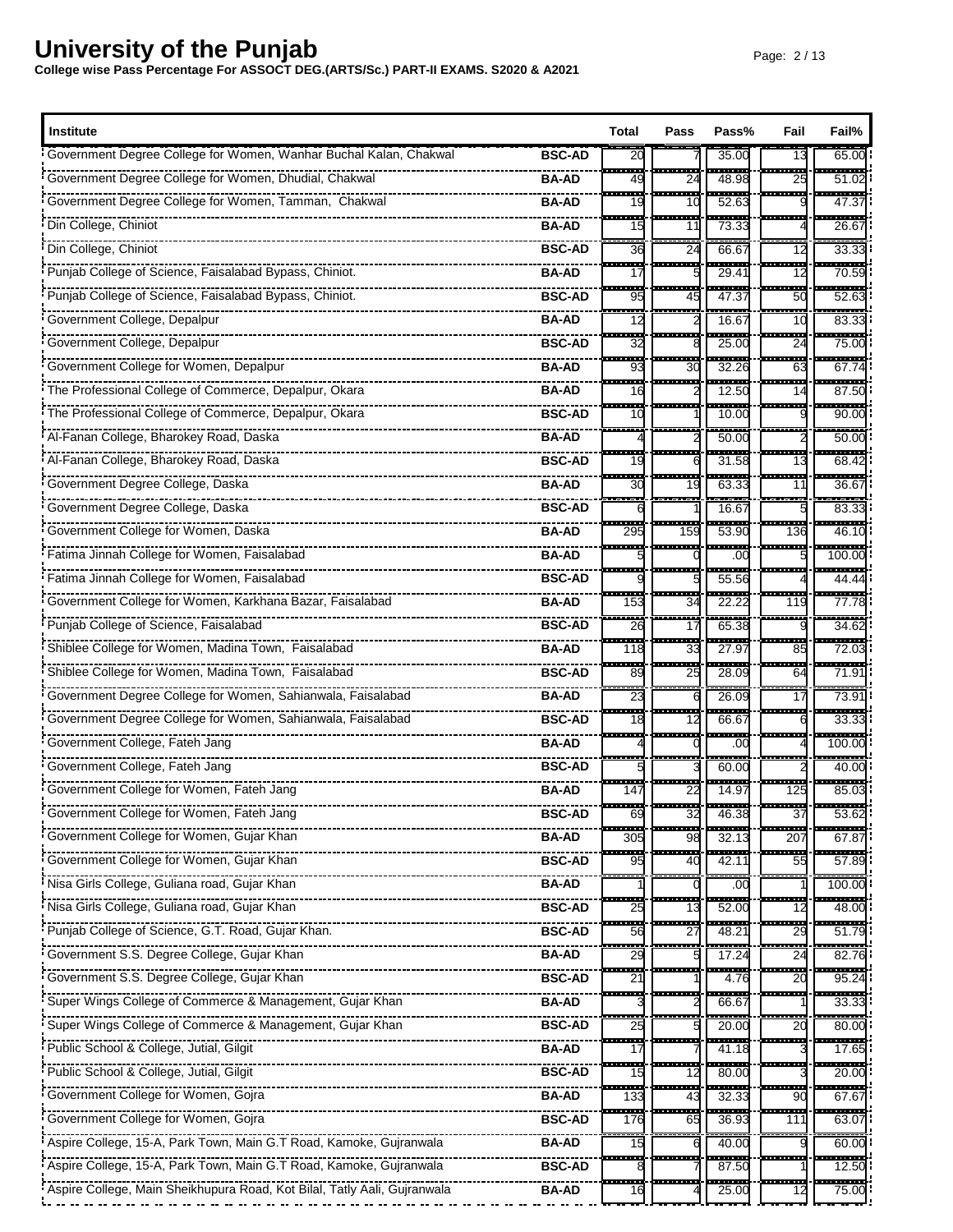| <b>Institute</b>                                                                                     |               | Total                           | Pass               | Pass%                  | Fail                      | Fail%             |
|------------------------------------------------------------------------------------------------------|---------------|---------------------------------|--------------------|------------------------|---------------------------|-------------------|
| Aspire College, Main Sheikhupura Road, Kot Bilal, Tatly Aali, Gujranwala                             | <b>BSC-AD</b> | 22                              | 16                 | 72.73                  |                           | 27.27             |
| Cresent Science College, Gujranwala                                                                  | <b>BA-AD</b>  | ---<br>14                       |                    | 28.57                  | .<br>10                   | -----<br>71.43    |
| Cresent Science College, Gujranwala                                                                  | <b>BSC-AD</b> | ---<br>82                       | 41                 | ------<br>50.00        | -------<br>41             | -------<br>50.00  |
| GovernmentAssociate College for Boys, Nowshera Virkan, Gujranwala                                    | <b>BA-AD</b>  | 14                              |                    | 14.29                  | ---<br>12                 | $85.7^{\circ}$    |
| Government Degree College for Women, College Road, Gujranwala                                        | <b>BA-AD</b>  | .<br>73                         | ---<br>33          | 45.21                  | $\frac{1}{2}$<br>40       | 54.79             |
| Government Faqir Muhammad Faqir Degree College for Boys, Peoples Colony,                             | <b>BA-AD</b>  | 61                              | 31                 | 50.82                  | 30                        | 49.18             |
| Gujranwala<br>Government Faqir Muhammad Faqir Degree College for Boys, Peoples Colony,<br>Gujranwala | <b>BSC-AD</b> | 39                              | 6                  | 15.38                  | 33                        | 84.62             |
| Government College for Women, Eminabad Town, Gujranwala                                              | BA-AD         | 55                              | 28                 | 50.91                  | $\overline{27}$           | 49.09             |
| Government College for Women, Model Town, Gujranwala                                                 | <b>BA-AD</b>  | ÷<br>136                        | 69                 | 50.74                  | 67                        | 49.26             |
| Government College for Women, Model Town, Gujranwala                                                 | <b>BSC-AD</b> | ÷<br>66                         | $\sim$<br>38       | -----<br>57.58         | ---<br>28                 | -----<br>42.42    |
| Government College for Women, Gujranwala City.                                                       | BA-AD         | H<br>264                        | 102                | 38.64                  | <b>TERR</b><br>162        | ------<br>61.36   |
|                                                                                                      | <b>BA-AD</b>  | ----                            | ---                | ------<br>57.14        | -----                     | $\frac{1}{42.86}$ |
| Government Islamia College, Gujranwala                                                               | <b>BA-AD</b>  | 64                              | 19                 | 29.69                  | <br>45                    | $\frac{1}{70.31}$ |
| Government Islamia College, Gujranwala                                                               | <b>BSC-AD</b> | a sa s<br>195                   | <b>TELES</b><br>49 | .<br>25.13             | <u> 1989 - 198</u><br>146 | ------<br>74.87   |
| Government College for Women, Rahwali Gujranwala                                                     | <b>BA-AD</b>  | ŀ<br>138                        | 72                 | 52.17                  | 66                        | 47.83             |
| Jamia-tul-Banat Degree College, Model Town, Gujranwala                                               | <b>BA-AD</b>  | ----<br>29                      | ÷<br>16            | ------<br>55.17        | ----<br>13                | ------<br>44.83   |
| Jamia-tul-Banat Degree College, Model Town, Gujranwala                                               | <b>BSC-AD</b> | 40                              | <b>COLOR</b><br>23 | 57.50                  | <b>STAR</b><br>17         | -----<br>42.50    |
| National Science College, Gujranwala                                                                 | BA-AD         | ma a<br>37                      | ш.<br>20           | ------<br>54.05        | ---<br>17                 | -----<br>45.95    |
| National Science College, Gujranwala                                                                 | <b>BSC-AD</b> | $\overline{\phantom{a}}$<br>176 | .<br>102           | 57.95                  | ---<br>74                 | 42.05             |
| Punjab College, Lower Chenab Canal Fatehpur Road, Alipur Chatta, Gujranwala                          | <b>BSC-AD</b> | ----<br>45                      | an an<br>33        | ------<br>73.33        | .<br>12                   | .<br>26.67        |
| Punjab College, G.T. Road, Kamonki, Gujranwala                                                       | <b>BA-AD</b>  |                                 |                    | 33.33                  | 533                       | 66.67             |
| Punjab College, G.T. Road, Kamonki, Gujranwala                                                       | <b>BSC-AD</b> | 137                             | 90                 | 65.69                  | ᇹ<br>47                   | 34.31             |
| Punjab College for Women, Civil Lines, Gujranwala                                                    | <b>BA-AD</b>  | a a s<br>60                     | man an<br>41       | 68.33                  | ---<br>19                 | ------<br>31.67   |
| Punjab College for Women, Civil Lines, Gujranwala                                                    | <b>BSC-AD</b> | ana.<br>190                     | $-1$<br>122        | 64.21                  | --------<br>67            | -----<br>35.26    |
| Superior Science College, Satellite Town, Gujranwala                                                 | <b>BSC-AD</b> | ŀ<br>52                         | œ<br>25            | 48.08                  | a an<br>27                | ------<br>51.92   |
| United College, G.T. Road, Kamonke, Gujranwala.                                                      | BA-AD         | ---<br>47                       | e e c<br>32        | 68.09                  | an an<br>15               | -----<br>31.91    |
|                                                                                                      | <b>BSC-AD</b> | ----<br>126                     | .<br>78            | ------<br>61.90        | -------<br>48             | -------<br>38.10  |
| The Webster College of Commerce, Kamonke, Gujranwala.                                                | <b>BA-AD</b>  | <u> 1999 - 19</u><br>33         | $- - -$<br>17      | 51.52                  | ---<br>16                 | -------<br>48.48  |
|                                                                                                      | <b>BSC-AD</b> | $\overline{\phantom{a}}$<br>30  | .                  | <br>70.00              |                           | --------<br>30.00 |
| Government Degree College for Women, Qila Didar Singh, Gujranwala                                    | <b>BA-AD</b>  | 190                             | 126                | 66.32                  | 64                        | 33.68             |
| Government Degree College for Women, Qila Didar Singh, Gujranwala                                    | <b>BSC-AD</b> | 43                              | 23                 | 53.49                  | 20                        | ------<br>46.51   |
| Government College for Women, Nokhar, Gujranwala                                                     | BA-AD         | 37                              | 24                 | 64.86                  | 13                        | 35.14             |
| Government Degree College for Women, Peoples Colony, Gujranwala                                      | <b>BA-AD</b>  | .<br>133                        | İ<br>96            | 72.18                  | a a s<br>37               | .<br>27.82        |
|                                                                                                      | <b>BA-AD</b>  | 32                              | 13                 | 40.63                  | 19                        | 59.38             |
| Islamic Asian College of Commerce, G.T. Road, Kharian Cantt.                                         | <b>BA-AD</b>  |                                 |                    | 100.00                 |                           | --<br>.00         |
| Islamic Asian College of Commerce, G.T. Road, Kharian Cantt.                                         | <b>BSC-AD</b> | 10                              |                    | 30.00                  |                           | 70.00             |
| Superior College, Link Gujrat Road, Jalalpur Jattan, Gujrat                                          | <b>BSC-AD</b> | H<br>53                         | 27                 | 50.94                  | H<br>26                   | $\frac{1}{49.06}$ |
| wisdom Degree College for Women, Channan, Gujrat                                                     | BA-AD         | 18                              | 10                 | $\frac{1}{55.56}$      |                           | 44.44             |
| Wisdom Degree College for Women, Channan, Gujrat                                                     | <b>BSC-AD</b> | H<br>93                         | ÷<br>66            | 70.97                  | H<br>27                   | -----<br>29.03    |
|                                                                                                      | <b>BSC-AD</b> | 19                              | 16                 | 84.21                  |                           | ------<br>15.79   |
| Government Islamia Associate College for Women, Hafizabad                                            | <b>BA-AD</b>  | 198                             | 163                | 82.32                  | 35                        | 17.68             |
| Government Islamia Associate College for Women, Hafizabad                                            | <b>BSC-AD</b> | 148                             | 111                | 75.00                  | 37                        | 25.00             |
| Government Graduate College, Hafizabad                                                               | BA-AD         | a a s<br>73                     | 23                 | <b>THE 25</b><br>31.51 | a an<br>50                | .<br>68.49        |
| Government Graduate College, Hafizabad                                                               | <b>BSC-AD</b> | 72                              | 17                 | 23.61                  | 55                        | 76.39             |
| Government Associate College for Women, Jalalpur Bhattian, Hafizabad                                 | BA-AD         | ---<br>87                       | 60                 | 68.97                  | 27                        | 31.03             |
|                                                                                                      |               |                                 |                    |                        |                           |                   |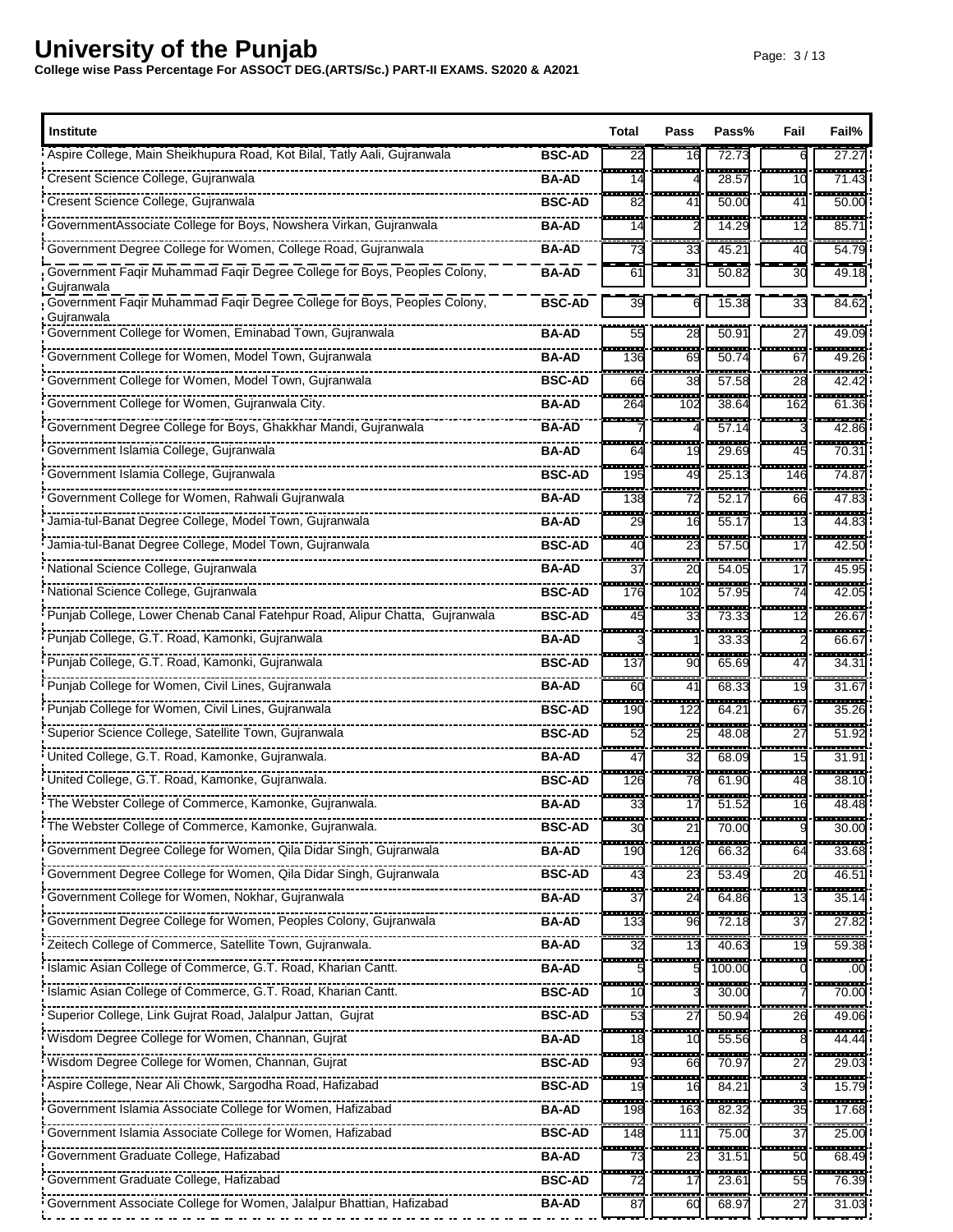| <b>Institute</b>                                                                   |               | Total                           | Pass                           | Pass%                   | Fail                           | Fail%                           |
|------------------------------------------------------------------------------------|---------------|---------------------------------|--------------------------------|-------------------------|--------------------------------|---------------------------------|
| Punjab College, 55-Gulshan-e-Sultan, Gujranwala Road, Hafizabad                    | <b>BA-AD</b>  | 11<br>-----                     | -------                        | 36.36<br>-----          |                                | 63.64<br>------                 |
| Punjab College, 55-Gulshan-e-Sultan, Gujranwala Road, Hafizabad                    | <b>BSC-AD</b> | 58<br>-----                     | 23<br>--------                 | 39.66<br>-------        | 35<br>--------                 | 60.34<br>--------               |
|                                                                                    | <b>BA-AD</b>  | 104                             | 29                             | 27.88                   | 75                             | 72.12                           |
| Government Associate college for Women, Sukheki Mandi, Hafizabad                   | <b>BA-AD</b>  | 63                              | 26<br>.                        | 41.27                   | 37                             | 58.7<br>------                  |
| Government College for Women, Haveli Lakha                                         | <b>BA-AD</b>  | a an<br>41<br>m.                | 17                             | 41.46                   | ----<br>24                     | 58.54<br>.                      |
| Government College for Women, Haveli Lakha                                         | <b>BSC-AD</b> |                                 |                                | ------<br>.00           |                                | 100.00                          |
| Government Degree College, Haveli Lakha, Distt Okara                               | BA-AD         | $- - -$<br>40                   |                                | 22.50                   | ---<br>31                      | <del>.</del><br>77.50           |
| Government Degree College, Haveli Lakha, Distt Okara                               | <b>BSC-AD</b> | 101                             | 33<br>.                        | 32.67<br><u>ia ma</u> n | 68                             | 67.33                           |
| Government Shuja Khanzada Shaheed Degree College, Hazro, Attock                    | <b>BA-AD</b>  | ----<br>30                      |                                | 30.00                   | -------<br>21<br>---           | ------<br>70.00                 |
| Government Shuja Khanzada Shaheed Degree College, Hazro, Attock                    | <b>BSC-AD</b> | ---<br>24                       | 8                              | $\frac{1}{33.33}$       | 16<br>an an a                  | ------<br>66.67                 |
| Government College for Women, Hazro                                                | BA-AD         | ----<br>121                     | H<br>54                        | $- - - -$<br>44.63      | 67                             | ------<br>55.37                 |
|                                                                                    | <b>BSC-AD</b> | i.<br>43                        | ÷<br>22                        | 51.16                   | a a sa<br>21                   | ------<br>48.84                 |
| Concordia College, Opp. DHA, Phase-II, Gate No. 01 P/O Main G.T. Raod, Islamabad   | <b>BSC-AD</b> | ÷<br>10                         | .                              | -----<br>40.00          | . <u>.</u><br>6                | ------<br>60.00                 |
| Institute of Islamic Science, Near Satrameel Toll Plaza, Murree Highway, Islamabad | <b>BA-AD</b>  | 77                              | 57                             | $\frac{1}{74.03}$       | ł<br>20                        | 25.97                           |
| Prince Salman College of Professional Education, Islamabad                         | <b>BSC-AD</b> | ---<br>35                       | .                              | ------<br>8.57          | .<br>32                        | ------<br>91.43                 |
| Princess Sultana Degree College for Women, Farash Town, Islamabad                  | <b>BA-AD</b>  | œ<br>91                         | 54                             | 59.34                   | $\overline{\phantom{a}}$<br>37 | ------<br>40.66                 |
| Princess Sultana Degree College for Women, Farash Town, Islamabad                  | <b>BSC-AD</b> | ÷,<br>52                        |                                | 17.31                   | . <u>.</u><br>43               | ------<br>82.69                 |
| covernment Associate College for Women, Jhang                                      | BA-AD         | ---<br>200                      | 67                             | 33.50                   | ----<br>133                    | -------<br>66.50                |
| Government Associate College for Women, Jhang                                      | <b>BSC</b>    | a an a                          | --------                       | 100.00                  | --------                       | -------<br>.00                  |
| Government Associate College for Women, Jhang                                      | <b>BSC-AD</b> | $\overline{\phantom{a}}$<br>141 | 61                             | 43.26                   | H<br>80                        | -----<br>56.74                  |
| Government College, Jhang                                                          | <b>BA-AD</b>  | ----<br>109                     | ---<br>27                      | 24.77                   | $-$<br>82                      | .<br>75.23                      |
| Government College, Jhang                                                          | <b>BSC-AD</b> | ----<br>71                      | an an a                        | -------<br>12.68        | ---<br>62                      | ------<br>87.32                 |
| Government Degree College for Girls, Jhang City                                    | <b>BA-AD</b>  | ----<br>42                      | ----<br>27                     | 64.29                   | -------<br>15                  | ------<br>35.7                  |
| Government Degree College for Girls, Jhang City                                    | <b>BSC-AD</b> | .<br>25                         | $\overline{\phantom{a}}$<br>11 | 44.00                   | .<br>14                        | .<br>56.0                       |
|                                                                                    | <b>BA-AD</b>  | an a<br>39                      | -------<br>24                  | .<br>61.54              | --------<br>15                 | -------<br>38.46                |
| Government College for Women, Satellite Town, Jhang                                | <b>BSC-AD</b> | .<br>42                         | <br>27                         | -------<br>64.29        | -------<br>15                  | <del>.</del><br>$35.7^{\circ}$  |
| Government College for Women, Civil Lines, Jhelum                                  | <b>BA-AD</b>  | Ē.<br>92                        | 26                             | 28.26                   | 66                             | $-1111$<br>71.74                |
| Government College, G. T. Road, Jhelum                                             | <b>BA-AD</b>  | <b>The Co</b><br>37             | a an a<br>13                   | 35.14                   | a an<br>24                     | -------<br>64.86                |
| Government College, G. T. Road, Jhelum                                             | <b>BSC-AD</b> | ------<br>75                    | 16                             | 21.33                   | 59                             | 78.67                           |
| Government College for Women, Jhelum                                               | <b>BA-AD</b>  | ----<br>422                     | ---<br>97                      | 22.99                   | -----<br>325                   | -------<br>77.01                |
| Government College for Women, Jhelum                                               | <b>BSC-AD</b> | 192                             | 113                            | 58.85                   | 79                             | 41.15                           |
| Government Degree College, Dina                                                    | BA-AD         |                                 |                                | 100.00                  |                                | $\overline{\phantom{a}}$<br>.oc |
|                                                                                    | <b>BA-AD</b>  |                                 |                                | 20.00                   |                                | 80.00                           |
| Liaqat Graduate Girls College, G.T. Road, Jhelum                                   | <b>BSC-AD</b> | i<br>31                         | ļ<br>2 <sup>1</sup>            | ----<br>67.74           | H<br>10                        | 32.26                           |
| Punjab College of Science, G.T. Road, Jhelum                                       | <b>BSC-AD</b> | 63                              | 34                             | $\frac{1}{53.97}$       | 29                             | 46.03                           |
| Punjab Degree College for Women, Ketchary Road, Jhelum                             | <b>BA-AD</b>  |                                 |                                | . <b>.</b> .<br>100.00  |                                | -----<br>.oc                    |
|                                                                                    | <b>BSC-AD</b> | 48                              | 28                             | 58.33                   | 20                             | 41.67                           |
| PMDC Degree College for Women, Khewra, Jhelum.                                     | <b>BA-AD</b>  | 55<br>30                        | ÷<br>12                        | <b>BARB</b><br>40.00    | <br>18                         | ------<br>60.00                 |
|                                                                                    | <b>BSC-AD</b> | 15                              |                                | 26.67                   | 11                             | 73.33                           |
| Government College for Women, Dina                                                 | <b>BA-AD</b>  | ŀ<br>132                        | ŀ<br>34                        | 25.76                   | $\overline{\phantom{a}}$<br>98 | 74.24                           |
| Government College for Women, Jaranwala                                            | <b>BA-AD</b>  | 312                             | 100                            | 32.05                   | 212                            | 67.95                           |
| Government College for Women, Jaranwala                                            | <b>BSC</b>    |                                 |                                | 100.00                  |                                | .oc                             |
| Government College for Women, Jaranwala                                            | <b>BSC-AD</b> | 56                              | 49                             | 87.50                   |                                | <br>12.50                       |
| Government Waris Shah Associate College, Jandiala Sher Khan, Sheikhpura            | <b>BA-AD</b>  | ш.<br>23                        |                                | 26.09                   | <b>COL</b><br>16               | -----<br>69.57                  |
| Government Waris Shah Associate College, Jandiala Sher Khan, Sheikhpura            | <b>BSC-AD</b> | 28                              |                                | 32.14                   | H<br>19                        | 67.86                           |
|                                                                                    |               |                                 |                                |                         |                                |                                 |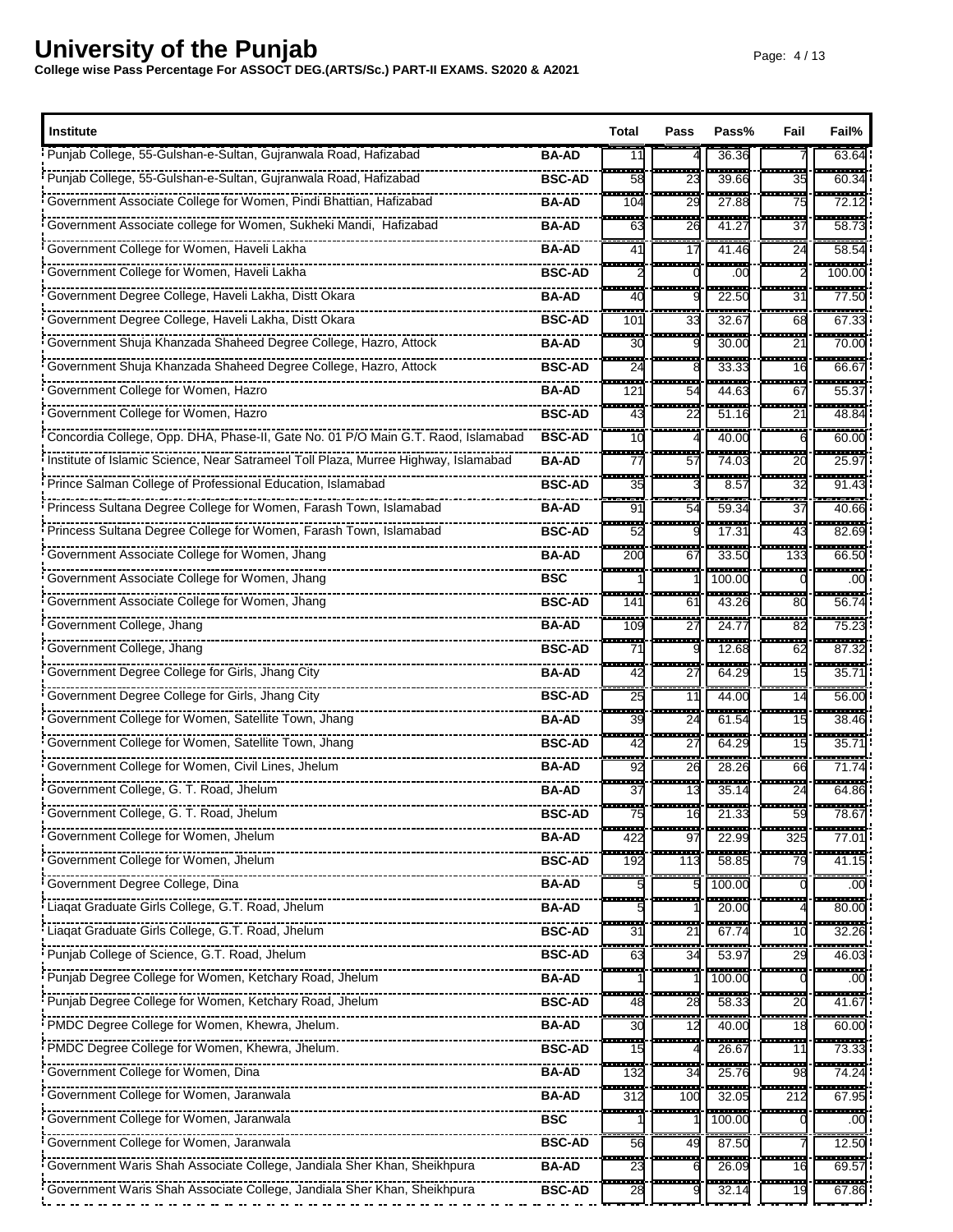| <b>Institute</b>                                                                      |               | Total       | Pass                           | Pass%            | Fail                           | Fail%                           |
|---------------------------------------------------------------------------------------|---------------|-------------|--------------------------------|------------------|--------------------------------|---------------------------------|
| Government Waris Shah Associate College for women, Jandiala Sher Khan,<br>Sheikhupura | <b>BA-AD</b>  | 39          | 28                             | 71.79            | 11                             | 28.21                           |
| Government College, Kahuta                                                            | <b>BA-AD</b>  | 37          | ------                         | 21.62<br>-----   | 29                             | 78.38                           |
| Government College, Kahuta                                                            | <b>BSC-AD</b> | ---<br>85   | 25                             | 29.41            | ------<br>60                   | ------<br>70.59                 |
| Government College for Women, Kahuta                                                  | <b>BA-AD</b>  | .<br>68     | an an<br>23                    | ------<br>33.82  | -----<br>45                    | <del>.</del><br>66.18           |
| Government College for Women, Kahuta                                                  | <b>BSC-AD</b> | 26          | 17                             | 65.38            |                                | ------<br>34.62                 |
| Government College, Kamoke                                                            | <b>BA-AD</b>  | $-$<br>16   |                                | .<br>50.00       |                                | ------<br>50.00                 |
| Fatima Jinnah Girls College, Satellite Town, Fatima Jinnah Road, Kamoke               | <b>BA-AD</b>  | ----        |                                | 44.44            |                                | ------<br>55.56                 |
| Fatima Jinnah Girls College, Satellite Town, Fatima Jinnah Road, Kamoke               | <b>BSC-AD</b> | 63          | 51                             | 80.95            | $-1$<br>12                     | -----<br>19.05                  |
| Government College for Women, Kamoke                                                  | <b>BA-AD</b>  | H<br>154    | 90                             | 58.44            | ---<br>64                      | ------<br>41.56                 |
| Federal Government College, Kharian Cantt.                                            | <b>BA-AD</b>  | ----<br>12  | .                              | -------<br>16.67 | -------<br>10                  | 83.33                           |
| Federal Government College, Kharian Cantt.                                            | <b>BSC-AD</b> | فسيره       |                                | 14.29            | 6                              | ------<br>85.7                  |
| F. G. Degree College for Women, Kharian Cantt.                                        | <b>BA-AD</b>  | .<br>88     | $\overline{\phantom{a}}$<br>48 | .<br>54.55       | ------<br>40                   | -----<br>45.45                  |
| F. G. Degree College for Women, Kharian Cantt.                                        | <b>BSC-AD</b> | ш.<br>14    |                                | .<br>50.00       | .                              | ------<br>50.00                 |
| Government College for Women, Kot Radha Kishan                                        | BA-AD         | ---<br>90   | -------<br>39                  | -------<br>43.33 | <u>.</u><br>51                 | ------<br>56.67                 |
| Government College for Women, Kot Radha Kishan                                        | <b>BSC-AD</b> | ŀ<br>22     | ---<br>10                      | 45.45            | <br>12                         | ------<br>54.55                 |
| Nisa Girls College, G.T. Road, Kharian.                                               | <b>BSC-AD</b> | ---<br>57   | $\sim$<br>43                   | .<br>75.44       | -------<br>14                  | ------<br>24.56                 |
| Government College for Boys, Kallar Syedan                                            | <b>BA-AD</b>  | ш×<br>15    |                                | 46.67            | <b>BRA</b>                     | ------<br>53.33                 |
| Government College for Boys, Kallar Syedan                                            | <b>BSC-AD</b> | ----<br>20  | --------                       | -------<br>5.00  | <del>.</del><br>19             | ------<br>95.00                 |
| Government College for Women, Kallar Syedan                                           | <b>BA-AD</b>  | man.<br>88  | <b>START</b><br>52             | ,,,,,,,<br>59.09 | --------<br>36                 | ------<br>40.91                 |
| Aspire College, Main Multan Road, Pattoki, Kasur                                      | <b>BSC-AD</b> | ---<br>67   | æ.<br>15                       | 22.39            | -------<br>52                  | .<br>77.61                      |
| Government Chando Begum Degree College for Women, Kanganpur, Kasur                    | <b>BA-AD</b>  | ---<br>39   |                                | 10.26            | ---<br>35                      | ------<br>89.74                 |
| Government Postgraduate College for Women, Kasur.                                     | <b>BA-AD</b>  | ---<br>289  | ----<br>96                     | 33.22            | -------<br>193                 | ------<br>66.78                 |
| Government Postgraduate College for Women, Kasur.                                     | <b>BSC-AD</b> | ---<br>216  | ---<br>135                     | -------<br>62.50 | <u>.</u><br>81                 | -------<br>37.50                |
| Government Islamia Graduate College, Kasur                                            | <b>BA-AD</b>  | ----<br>204 | ---<br>69                      | 33.82            | ------<br>135                  | ------<br>66.18                 |
| Government Islamia Graduate College, Kasur                                            | <b>BSC-AD</b> | ----<br>207 | ----<br>53                     | -------<br>25.60 | --------<br>154                | --------<br>74.40               |
| Government Degree College, Mustafabad, Kasur.                                         | <b>BA-AD</b>  | ----<br>12  | --------                       | -------<br>.00   | --------<br>12                 | <br>100.00                      |
| Government Hanifan Begum Degree College for Women, Mustafabad, Kasur                  | <b>BA-AD</b>  | <br>92      | <br>39                         | -------<br>42.39 | --------<br>53                 | -------<br>57.61                |
| Government Hanifan Begum Degree College for Women, Mustafabad, Kasur                  | <b>BSC-AD</b> | 23          | 17                             | 73.91            |                                | 26.09                           |
| Concordia College, Captain Naseem Hayat Shaheed Road, Kasur                           | <b>BSC-AD</b> | 64          | 49                             | 76.56            | 15                             | 23.44                           |
| Government Degree College for Women, Khudian Khas, Kasur                              | BA-AD         | 53          | 19                             | 35.85            | 34                             | 64.15                           |
|                                                                                       | <b>BSC-AD</b> | H<br>32     | ŀ<br>19                        | 59.38            | $\overline{\phantom{a}}$<br>13 | -------<br>40.63                |
|                                                                                       | <b>BA-AD</b>  | ŀ<br>57     | 15                             | 26.32            | 42                             | 73.68                           |
|                                                                                       | <b>BSC-AD</b> | H<br>49     | H<br>26                        | 53.06            | a a su<br>23                   | 46.94                           |
| Government Associate College for Women, Phool Nagar, Kasur                            | <b>BA-AD</b>  | 104         | 33                             | 31.73            | 71                             | 68.27                           |
| Government Associate College for Women, Phool Nagar, Kasur                            | <b>BSC-AD</b> |             |                                | 50.00            |                                | ------<br>50.00                 |
| Ashrafia Girls College, Ferozepur Road, Lahore                                        | BA-AD         | 40          | 32                             | 80.00            |                                | 20.00                           |
|                                                                                       | <b>BSC-AD</b> |             |                                | 100.00           |                                | $\overline{\phantom{a}}$<br>.oc |
| Aspire College, 23-D/1, Gulberg-III, Lahore                                           | BA-AD         | 22          |                                | 18.18            | 18                             | H<br>81.82                      |
| Aspire College, 23-D/1, Gulberg-III, Lahore                                           | <b>BSC-AD</b> | ш.<br>16    |                                | -----<br>31.25   | ,,,,,,,<br>11                  | ------<br>68.75                 |
| Hazrat Ayesha Siddiqa Model College for Girls, Nicolson Road, Lahore                  | <b>BA-AD</b>  | 65          | 42                             | 64.62            | 23                             | 35.38                           |
| Hazrat Ayesha Siddiqa Model College for Girls, Nicolson Road, Lahore                  | <b>BSC-AD</b> | H<br>25     | 13                             | 52.00            | i in med<br>12                 | 48.00                           |
| Government APWA College for Women, Lahore                                             | <b>BA-AD</b>  | 93          | 36                             | 38.71            | 57                             | 61.29                           |
| Government APWA College for Women, Lahore                                             | <b>BSC-AD</b> | H<br>70     | 26                             | 37.14            | 44                             | 62.86                           |
| APWA Youth College for Girls, 65-Jail Road, Lahore                                    | <b>BA-AD</b>  |             |                                | 16.67            |                                | 83.33                           |
| APWA Youth College for Girls, 65-Jail Road, Lahore                                    | <b>BSC-AD</b> |             |                                | 28.5             |                                | ------<br>71.43                 |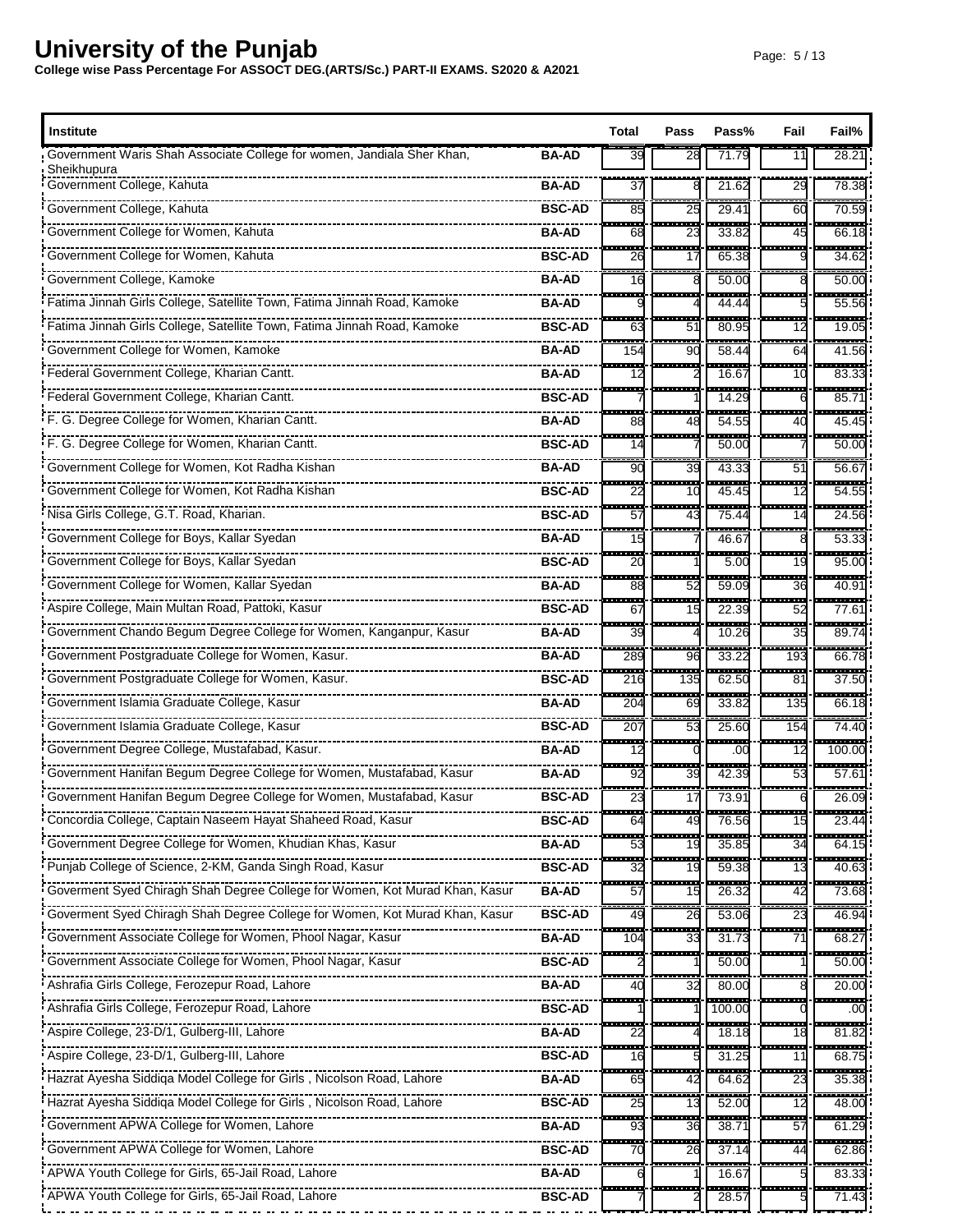| <b>Institute</b>                                                               |               | Total                          | Pass                           | Pass%                      | Fail                             | Fail%                    |
|--------------------------------------------------------------------------------|---------------|--------------------------------|--------------------------------|----------------------------|----------------------------------|--------------------------|
| Government College for Women, Bilal Gunj, Lahore                               | <b>BA-AD</b>  | 44                             | 29                             | 65.91                      | 15                               | 34.09                    |
| Government College for Women, Bilal Gunj, Lahore                               | <b>BSC-AD</b> | 18                             |                                | 33.33                      | ------<br>12                     | .<br>66.67               |
| "CB Degree College for Women, Zarrar Shaheed Road, Lahore Cantt                | <b>BA-AD</b>  | an an<br>19                    | -------<br>13                  | .<br>68.42                 | --------<br>6                    | -------<br>31.58         |
| CB Degree College for Women, Zarrar Shaheed Road, Lahore Cantt                 | <b>BSC-AD</b> | 34                             | 16                             | 47.06                      | i<br>18                          | 52.94                    |
| CFE College of Management Sciences, 10-B, Aibak Block, New Garden Town, Lahore | <b>BA-AD</b>  | ---<br>15                      |                                | 20.00                      | $\frac{1}{2}$<br>$\overline{12}$ | -----<br>80.00           |
| Government Associate College For Women, Chung, Lahore                          | <b>BA-AD</b>  | <b>111</b><br>65               | 14                             | 21.54                      | - - -<br>51                      | .<br>78.46               |
| Concordia College, 131-132, Rachna Block, Allama Iqbal Town, Lahore            | <b>BA-AD</b>  | $\overline{\phantom{a}}$<br>26 | $\overline{\phantom{a}}$<br>10 | $- - - - -$<br>38.46       | .<br>16                          | ------<br>61.54          |
| Concordia College, 131-132, Rachna Block, Allama Igbal Town, Lahore            | <b>BSC-AD</b> | 55<br>48                       | ÷<br>15                        | $\frac{1}{31.25}$          | $\frac{1}{33}$                   | <br>68.75                |
| Government Graduate College, Township, Lahore                                  | <b>BSC-AD</b> | .<br>84                        | a an<br>18                     | -------<br>21.43           | .<br>65                          | ------<br>77.38          |
| Government Fatima Jinnah College for Women, Chuna Mandi, Lahore                | <b>BSC-AD</b> | H<br>169                       | 104                            | 61.54                      | H<br>64                          | ------<br>37.87          |
| Government Associat college, Kahna Nau, Lahore                                 | <b>BA-AD</b>  | <br>40                         | ----<br>10                     | .<br>25.00                 | -------<br>30                    | ------<br>75.00          |
| Government Degree College for Women, Marghzar Colony, Lahore.                  | <b>BA-AD</b>  | <b>The Co</b><br>47            | <b>STAR</b><br>20              | .<br>42.55                 | a an<br>27                       | .<br>57.45               |
| Government Degree College for Women, Marghzar Colony, Lahore.                  | <b>BSC-AD</b> | ---<br>16                      | .                              | ------<br>37.50            | -------<br>10                    | ------<br>62.50          |
| Defence Degree College for Women, D. H. A., Lahore Cantt.                      | <b>BA-AD</b>  | ---<br>15                      | 12                             | 80.00                      | --------                         | <del>.</del><br>20.00    |
| Government Degree College for Women, Salamatpura, Lahore                       | <b>BA-AD</b>  | an a<br>67                     | an an<br>32                    | -------<br>47.76           | --------<br>35                   | .<br>52.24               |
| Government College for Women, Shalimar Town, Lahore.                           | <b>BA-AD</b>  | <b>115</b><br>72               | an an<br>26                    | 36.11                      | ---<br>46                        | ------<br>63.89          |
| Government College for Women, Shalimar Town, Lahore.                           | <b>BSC-AD</b> | 69                             | 19                             | 27.54                      | 53<br>50                         | 72.46                    |
| Government Degree College for Boys, Bedian Road, Lahore                        | <b>BA-AD</b>  |                                |                                | 20.00                      | a an a                           | ------<br>80.00          |
| Government Shalimar College, Baghbanpura, Lahore                               | <b>BA-AD</b>  | -----<br>82                    | -------<br>19                  | 23.17                      | --------<br>63                   | ------<br>76.83          |
| Government Shalimar College, Baghbanpura, Lahore                               | <b>BSC-AD</b> | ----<br>165                    | $\overline{\phantom{a}}$<br>37 | ------<br>22.42            | ------<br>128                    | -------<br>77.58         |
| Government College for Women Township, Lahore                                  | <b>BA-AD</b>  | .<br>77                        | ÷<br>30                        | 38.96                      | <br>47                           | ------<br>61.04          |
| Government College for Women Township, Lahore                                  | <b>BSC-AD</b> | <br>20                         | --------                       | -------<br>20.00           | ---------<br>16                  | -------<br>80.00         |
| Government Dyal Singh Graduate College, Lahore                                 | <b>BA-AD</b>  | --<br>35                       |                                | 11.43                      | ---<br>31                        | 88.57                    |
| Government Dyal Singh Graduate College, Lahore                                 | <b>BSC</b>    | ----                           |                                | .<br>100.00                | ---------                        | --------<br>.00          |
| Government Dyal Singh Graduate College, Lahore                                 | <b>BSC-AD</b> | ---<br>90                      | 19                             | .<br>21.11                 | -------<br>71                    | -------<br>78.89         |
| Government College for Boys, Gulberg, Ferozpur Road, Lahore                    | <b>BA-AD</b>  | ---<br>60                      | ÷,<br>19                       | 31.67                      | $-0.000$<br>41                   | ------<br>68.33          |
| Government College for Boys, Gulberg, Ferozpur Road, Lahore                    | <b>BSC-AD</b> | --<br>32                       |                                | 12.50                      | ---<br>28                        | 87.50                    |
| Government Islamia College for Boys, Ghazi Abad, Lahore Cantt                  | <b>BA-AD</b>  | i mar<br>14                    |                                | .<br>7.14                  | -------<br>13                    | ------<br>92.86          |
| Garrison College for Girls, 52-Tufail Road, Lahore Cantt                       | <b>BA-AD</b>  | 16                             | 8                              | 50.00                      | 8                                | 50.00                    |
| Government College for Women, Heir Bedian, Lahore                              | <b>BA-AD</b>  | 58                             | 23                             | 39.66                      | $\overline{35}$                  | 60.34                    |
| Government College for Women, Heir Bedian, Lahore                              | <b>BSC-AD</b> | 23                             | 15                             | 65.22                      |                                  | $\frac{1}{34.78}$        |
| Government Postgraduate Islamia College for Women, Lahore Cantt.               | <b>BA-AD</b>  | .<br>441                       | 533<br>204                     | -----<br>46.26             | ------<br>237                    | <del>.</del><br>53.74    |
| Government Postgraduate Islamia College for Women, Lahore Cantt.               | <b>BSC-AD</b> | H<br>161                       | 83                             | $\frac{1}{51.55}$          | 78                               | $\frac{1}{48.45}$        |
| Government College For Women, Islampura, Lahore                                | <b>BA-AD</b>  | H<br>48                        | ÷<br>32                        | -----<br>66.67             | ļ<br>15                          | <br>31.25                |
|                                                                                | <b>BA-AD</b>  | 23                             |                                | 39.13                      | ш.<br>14                         | ------<br>60.87          |
| Government College for Women, Kot Lakhpat, Lahore.                             | <b>BA-AD</b>  | ---<br>32                      | $\overline{\phantom{a}}$<br>10 | 31.25                      | ------<br>22                     | ------<br>68.75          |
| Government College for Women, Kot Lakhpat, Lahore.                             | <b>BSC-AD</b> |                                |                                | 66.67                      |                                  | 33.33                    |
| Government College for Women, Kahna Nau, Lahore.                               | <b>BA-AD</b>  | ---<br>136                     | œ<br>72                        | <b>STATISTICS</b><br>52.94 | ------<br>64                     | ------<br>47.06          |
| Government Associat College for Women, Gawalmandi, Lahore                      | <b>BA-AD</b>  | 36                             | 17                             | 47.22                      | 19                               | -------<br>52.78         |
| Government Queen Mary College, Lahore                                          | <b>BA-AD</b>  | ÷<br>243                       | œ.<br>151                      | 62.14                      | $-11111$<br>92                   | ------<br>37.86          |
| Government Queen Mary College, Lahore                                          | <b>BSC-AD</b> | ----<br>167                    | .<br>100                       | 59.88                      | 533<br>67                        | -------<br>40.12         |
| Government College for Women, Gulshan Ravi, Lahore                             | <b>BA-AD</b>  | 48                             | 17                             | 35.42                      | 31                               | 64.58                    |
| Government College for Women, Gulshan Ravi, Lahore                             | <b>BSC-AD</b> |                                |                                | .00                        |                                  | 100.00                   |
| Government Degree College for Boys, Raiwind, Lahore                            | <b>BA-AD</b>  | ----<br>30                     |                                | 20.00                      | .<br>24                          | ------<br>80.00          |
| Government College, Ravi Road, Shahdara, Lahore                                | <b>BA-AD</b>  | 53                             |                                | 15.09                      | ---<br>45                        | <u>18358351</u><br>84.91 |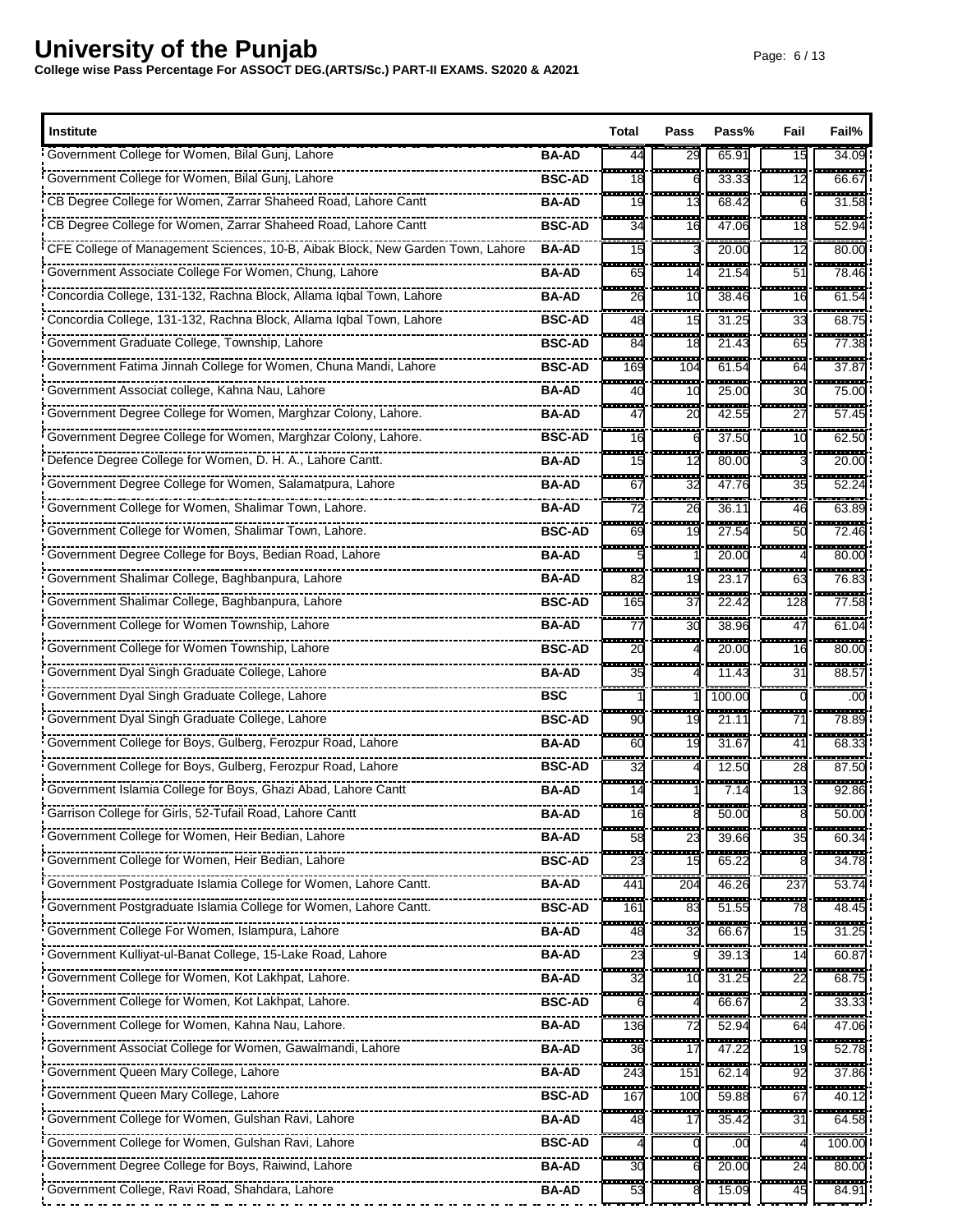| <b>Institute</b>                                                                   |               | Total                               | Pass                           | Pass%                  | Fail                           | Fail%                        |
|------------------------------------------------------------------------------------|---------------|-------------------------------------|--------------------------------|------------------------|--------------------------------|------------------------------|
| Government College, Ravi Road, Shahdara, Lahore                                    | <b>BSC-AD</b> | 61                                  | 15                             | 24.59                  | 46                             | 75.4'                        |
|                                                                                    | <b>BA-AD</b>  | 13                                  |                                | 46.15                  |                                | .<br>53.85                   |
|                                                                                    | <b>BA-AD</b>  | ----                                | -------                        | -------<br>80.00       | --------                       | --------<br>20.00            |
| Government Degree College for Boys, Shalimar Town, Lahore                          | <b>BA-AD</b>  |                                     |                                | .00                    |                                | 100.00                       |
| Government Degree College for Boys, Shalimar Town, Lahore                          | <b>BSC-AD</b> |                                     |                                | ----<br>.00            |                                | ------<br>100.00             |
| GovernmentAssociate College for Women, Thokar Niaz Baig, Lahore                    | <b>BA-AD</b>  | .<br>16                             |                                | -----<br>50.00         |                                | ------<br>50.00              |
| Government College for Women, Baghbanpura, Lahore                                  | <b>BA-AD</b>  | $-1$<br>285                         | ------<br>128                  | -----<br>44.91         | -------<br>157                 | ------<br>55.09              |
| Government College for Women, Baghbanpura, Lahore                                  | <b>BSC-AD</b> | <br>156                             | H<br>63                        | 40.38                  | $\overline{92}$                | ------<br>58.9               |
| Government College for Women, Wapda Town, Lahore                                   | <b>BA-AD</b>  | .<br>143                            | a a s<br>72                    | .<br>50.35             | -------<br>71                  | .<br>49.65                   |
| Government College for Women, Wapda Town, Lahore                                   | <b>BSC-AD</b> | H<br>29                             |                                | $\frac{1}{27.59}$      | 533<br>21                      | ------<br>72.4'              |
| Himayat-e-Islam College for Women, New Garden Town, Lahore                         | <b>BA-AD</b>  | ---<br>48                           | -------<br>20                  | -------<br>41.67       | .<br>28                        | ------<br>58.33              |
| Himayat-e-Islam College for Women, New Garden Town, Lahore                         | <b>BSC-AD</b> | <b>The Co</b><br>22                 | <b>COLOR</b>                   | .<br>31.82             | a an<br>15                     | .<br>68.18                   |
| Himayat-e-Islam College for Women, Multan Road, Lahore                             | <b>BA-AD</b>  | $\overline{\phantom{a}}$<br>27      | 55<br>18                       | ------<br>66.67        | -------                        | -----<br>33.33               |
| Himayat-e-Islam College for Women, Multan Road, Lahore                             | <b>BSC-AD</b> |                                     |                                | 33.33                  |                                | ------<br>66.67              |
| Ikhwan Science College, Barki, Lahore                                              | <b>BA-AD</b>  | ----<br>20                          |                                | ------<br>15.00        | --------<br>17                 | ------<br>85.00              |
|                                                                                    | <b>BSC-AD</b> | an an<br>17                         |                                | 29.41                  | 533<br>12                      | ------<br>70.59              |
| Government Islamia College, Railway Road, Lahore                                   | <b>BA-AD</b>  | ---<br>22                           |                                | 4.55                   | ÷<br>$\overline{21}$           | 95.45                        |
| Government Islamia College, Railway Road, Lahore                                   | <b>BSC-AD</b> | an an<br>42                         | ---<br>14                      | -------<br>33.33       | an an<br>28                    | ------<br>66.67              |
| Government Jinnah College for Women, Mozang, Lahore                                | <b>BA-AD</b>  | ---<br>57                           | ---<br>26                      | 45.61                  | -------<br>31                  | ------<br>54.39              |
| Government Jinnah College for Women, Mozang, Lahore                                | <b>BSC-AD</b> | ---<br>56                           | $\overline{\phantom{a}}$<br>18 | ------<br>32.14        | -------<br>38                  | - <del>------</del><br>67.86 |
| Jinnah Islamia College of Commerce, Township, Lahore                               | <b>BA-AD</b>  | œ<br>33                             | ---<br>10                      | -----<br>30.30         | <br>23                         | ------<br>69.70              |
| Jinnah Islamia College of Commerce, Township, Lahore                               | <b>BSC-AD</b> | <br>33                              | .<br>12                        | -------<br>36.36       | --------<br>21                 | -------<br>63.64             |
| Government Graduate College for Boys, Model Town, Lahore                           | <b>BA-AD</b>  | ÷<br>20                             |                                | 20.00                  | ---<br>16                      | 80.00                        |
| Government Graduate College for Boys, Model Town, Lahore                           | <b>BSC-AD</b> | $\overline{\phantom{a}}$<br>11      |                                | -----<br>9.09          | -------<br>10                  | -------<br>$90.9^{\circ}$    |
| Mansoora Model Degree College, Wahdat Road, Lahore                                 | <b>BA-AD</b>  | a sa sa                             |                                | .<br>60.00             |                                | ------<br>40.00              |
| Mansoora Model Degree College, Wahdat Road, Lahore                                 | <b>BSC-AD</b> | 10                                  |                                | 20.00                  |                                | -------<br>80.00             |
| Government College for Women, Model Town, Lahore                                   | <b>BA-AD</b>  | ÷<br>92                             | 36                             | 39.13                  | 56                             | 60.87                        |
| Government College for Women, Model Town, Lahore                                   | <b>BSC-AD</b> | <b>STAR</b><br>220                  | <b>STAR</b><br>130             | <b>The Co</b><br>59.09 | -------<br>90                  | ------<br>40.91              |
| Nisa Girls College of Commerce, Sector C-1, Township, Lahore.                      | <b>BA-AD</b>  |                                     |                                | 28.57                  | 5                              | -------<br>71.43             |
| Nisa Girls College of Commerce, Sector C-1, Township, Lahore.                      | <b>BSC-AD</b> |                                     |                                | -----<br>77.78         |                                | .<br>22.22                   |
| Punjab College of Commerce & Science, Raiwind, Lahore                              | <b>BA-AD</b>  | 12                                  | 11                             | 91.67                  |                                | $\frac{1}{8.33}$             |
| Punjab College of Commerce & Science, Raiwind, Lahore                              | <b>BSC-AD</b> | an an<br>75                         | ш.<br>40                       | -----<br>53.33         | -------<br>35                  | -------<br>46.67             |
| Punjab College of Science, 151 - Ferozepur Road, Lahore                            | <b>BA-AD</b>  | $\frac{1}{283}$                     | 166                            | 58.66                  | 116                            | $\frac{1}{40.99}$            |
| Punjab College of Science, 151 - Ferozepur Road, Lahore                            | <b>BSC-AD</b> | H<br>523                            | ł<br>158                       | <b>BERRY</b><br>30.21  | <br>365                        | -----<br>69.79               |
| Qurban Degree College for Women, Walton Road, Lahore Cantt.                        | <b>BA-AD</b>  | 13                                  | 11                             | 84.62                  |                                | ------<br>15.38              |
| Qurban Degree College for Women, Walton Road, Lahore Cantt.                        | <b>BSC-AD</b> | ---<br>10                           | i                              | 40.00                  |                                | ------<br>60.00              |
| Government Rabia Basri College for Women, Walton Road, Lahore                      | <b>BA-AD</b>  | 87                                  | 49                             | 56.32                  | 38                             | 43.68                        |
| Government Rabia Basri College for Women, Walton Road, Lahore                      | <b>BSC-AD</b> | ---<br>60                           | 26                             | -----<br>43.33         | 34                             | ------<br>56.67              |
| Superior College, Burhan Pura, Near Fruit & Vegetable Market, Sundar Road, Raiwind | <b>BSC-AD</b> |                                     |                                | 100.00                 |                                | .00                          |
| Government Shah Hussain Degree College for Boys, Chung, Lahore                     | <b>BA-AD</b>  | 14                                  |                                | $- - -$<br>7.14        | -----<br>13                    | <br>92.86                    |
| Superior College, Hanjarwal, Multan Road, Lahore                                   | <b>BA-AD</b>  | ---<br>12                           |                                | -------<br>58.33       |                                | -------<br>41.67             |
| Superior College, Hanjarwal, Multan Road, Lahore                                   | <b>BSC-AD</b> |                                     |                                | 22.22                  |                                | 77.78                        |
| Government College for Women, Bund Road, Lahore                                    | <b>BA-AD</b>  | H<br>$\overline{37}$<br><b>STAR</b> |                                | 21.62                  | 29                             | 78.38<br>------              |
| Government College for Women, Bund Road, Lahore                                    | <b>BSC-AD</b> | 16                                  |                                | 43.75                  |                                | 56.25                        |
| Government Degree College for Women, Data Nagar, Lahore                            | <b>BA-AD</b>  | ÷<br>20                             |                                | 50.00                  | $\overline{\phantom{a}}$<br>10 | ------<br>50.00              |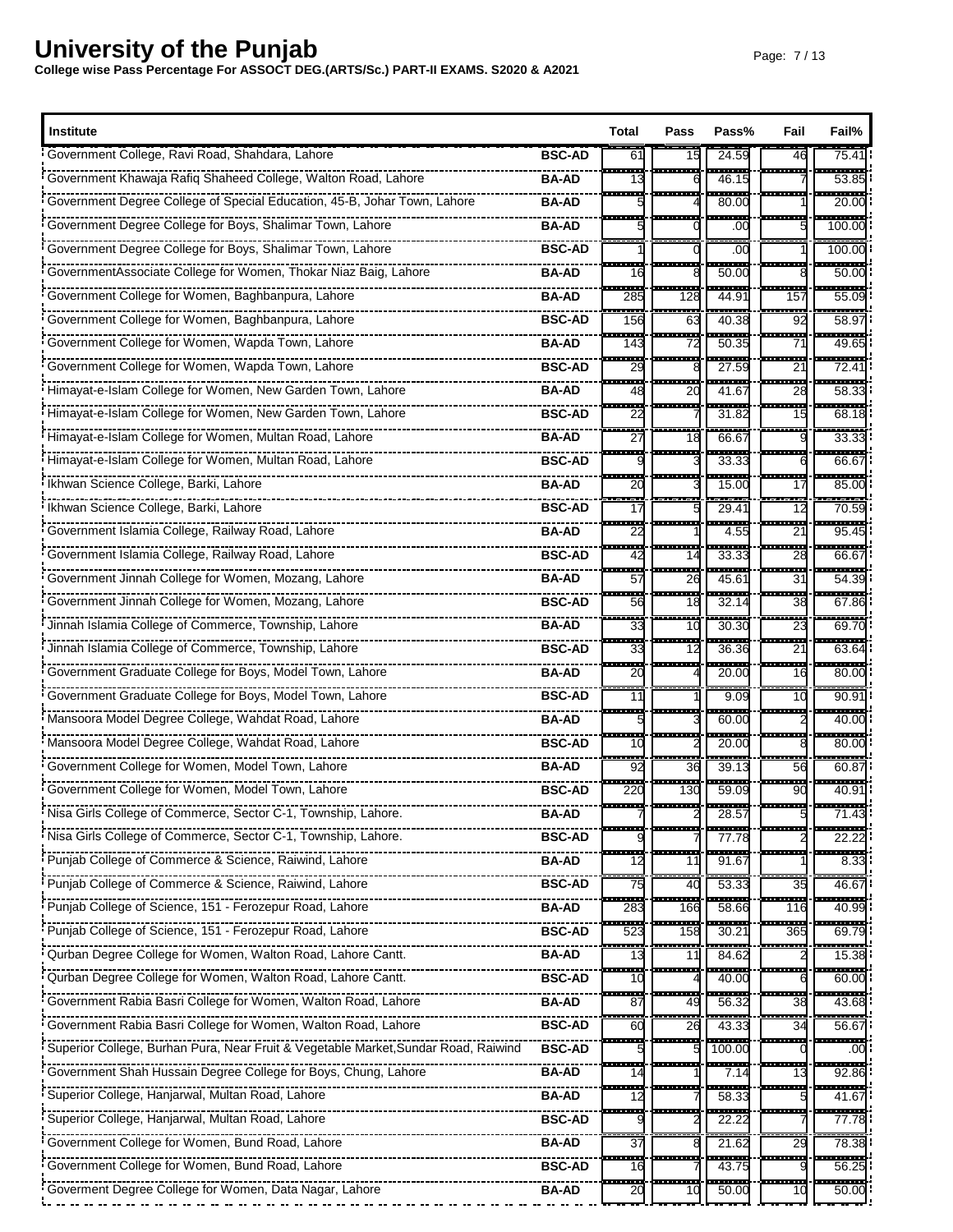| <b>Institute</b>                                                  |               | Total                          | Pass                   | Pass%                 | Fail                           | Fail%                           |
|-------------------------------------------------------------------|---------------|--------------------------------|------------------------|-----------------------|--------------------------------|---------------------------------|
| Government College for Women, Kot Khawaja Saeed, Lahore           | <b>BA-AD</b>  | 96                             | 53                     | 55.21                 | 43                             | 44.79                           |
| Government College for Women, Kot Khawaja Saeed, Lahore           | <b>BSC-AD</b> |                                |                        | .<br>33.33            |                                | ------<br>66.67                 |
| Government College for Women, Mustafabad, Lahore                  | BA-AD         | a sa sa<br>93                  | <br>34                 | .<br>36.56            | --------<br>59                 | ------<br>63.44                 |
| Government Ayesha Degree College for Women, Timber Market, Lahore | <b>BA-AD</b>  | н.<br>57                       | 27                     | 47.37                 | ŀ<br>30                        | . <u>.</u><br>52.63             |
| Government Ayesha Degree College for Women, Timber Market, Lahore | <b>BSC-AD</b> | ÷<br>74                        | ÷<br>21                | <br>28.38             | .<br>53                        | ------<br>71.62                 |
| Government Degree College for Women, Raiwind, Lahore              | <b>BA-AD</b>  | m<br>85                        | Îщ,<br>27              | .<br>31.76            | a an<br>58                     | ------<br>68.24                 |
| Government Degree College for Women, Raiwind, Lahore              | <b>BSC-AD</b> | ---<br>35                      | ÷<br>6                 | <del>.</del><br>17.14 | -------<br>29                  | ------<br>82.86                 |
| Government Degree College for Women, Rakhchabeel Manawa, Lahore   | <b>BA-AD</b>  | 72                             | 31                     | 43.06                 | ŀ<br>41                        | 56.94                           |
| Government Graduate College for Women, Shadbagh, Lahore           | BA-AD         | ---<br>106                     | <b>The Co</b><br>44    | ------<br>41.51       | .<br>62                        | ------<br>58.49                 |
| Government Graduate College for Women, Shadbagh, Lahore           | <b>BSC-AD</b> | ---<br>61                      | $-$<br>38              | 62.30                 | ---<br>23                      | ------<br>37.70                 |
| Government Degree College for Women, Shahdara, Lahore.            | BA-AD         | .<br>38                        | ÷.<br>19               | 50.00                 | .<br>19                        | ------<br>50.00                 |
| Government Degree College for Women, Shahdara, Lahore.            | <b>BSC-AD</b> |                                | ----                   | ------<br>.00         | --------                       | --------<br>100.00              |
| Government College for Women, Wahdat Colony, Lahore               | BA-AD         | 127                            | 57                     | 44.88                 | <b>BRA</b><br>70               | 55.12                           |
| Government College for Women, Wahdat Colony, Lahore               | <b>BSC-AD</b> | $- - -$<br>31                  | ---<br>$\overline{20}$ | 64.52                 | $\frac{1}{2}$<br>11            | ------<br>35.48                 |
| Government College for Women, Mandi Bahauddin                     | <b>BA-AD</b>  | ---<br>396                     | ---<br>164             | 41.41                 | -------<br>232                 | -----<br>58.59                  |
| Government College for Women, Mandi Bahauddin                     | <b>BSC-AD</b> | ----<br>116                    | ---<br>106             | -------<br>91.38      | ------<br>10                   | ------<br>8.62                  |
| Government Degree College, Mandi Bahauddin                        | <b>BA-AD</b>  | ---<br>72                      | ÷,<br>15               | 20.83                 | -----<br>57                    | -----<br>79.17                  |
| Government Degree College, Mandi Bahauddin                        | <b>BSC-AD</b> | ----<br>35                     | --------               | -------<br>25.7'      | --------<br>26                 | ,,,,,,,,,<br>74.29              |
| Punjab College of Science, Rasul Road, Mandi Bahauddin.           | <b>BSC-AD</b> | 533<br>47                      | -------<br>31          | .<br>65.96            | -------<br>16                  | -------<br>34.04                |
| PAEC Girls College, Chashma, Mianwali                             | <b>BA-AD</b>  | ÷<br>22                        | ÷<br>21                | 95.45                 | -------                        | ------<br>4.55                  |
| Government College for Women, Murree                              | <b>BA-AD</b>  | ш.<br>74                       |                        | 6.76                  | 69                             | $-1$<br>93.24                   |
| Government College for Women, Murree                              | <b>BSC-AD</b> | ---                            | -------                | ------<br>.00         |                                | <u>wa sa ayyu</u><br>100.00     |
| Government Degree College, Murree                                 | <b>BA-AD</b>  | 33                             |                        | 21.21                 | 26                             | 78.79                           |
| Government Degree College, Murree                                 | <b>BSC-AD</b> | $\overline{\phantom{a}}$<br>77 | $-1$<br>33             | 42.86                 | $\overline{\phantom{a}}$<br>44 | ------<br>57.14                 |
| • Government College for Women, Phagwari, Murree.                 | <b>BA-AD</b>  | .                              |                        | ------<br>62.50       |                                | .<br>37.50                      |
| Government Degree College for Women, Warburton, Nankana Sahib     | <b>BA-AD</b>  | --<br>69                       | i<br>57                | -----<br>82.61        | $- - - - -$<br>12              | ------<br>17.39                 |
| Government Guru Nanak Degree Memorial College, Nankana Sahib      | <b>BA-AD</b>  | į<br>175                       | 81                     | 46.29                 | i<br>94                        | ------<br>53.7'                 |
| Government Guru Nanak Degree College for Women, Nankana Sahib     | <b>BA-AD</b>  | a an<br>103                    | m.<br>66               | -----<br>64.08        | -------<br>37                  | ------<br>35.92                 |
| Government Guru Nanak Degree College for Women, Nankana Sahib     | <b>BSC-AD</b> | ----<br>97                     | 75                     | 77.32                 | 22                             | -------<br>22.68                |
| Government Graduate College for Women, Nowshera Virkan            | <b>BA-AD</b>  | .<br>177                       | ÷<br>91                | $- - - - -$<br>51.41  | ÷<br>86                        | $\frac{1}{48.59}$               |
| Government Muslim Girls College, Narowal                          | <b>BA-AD</b>  | 228                            | 69                     | 30.26                 | a a bar<br>159                 | -------<br>69.74                |
| Government Muslim Girls College, Narowal                          | <b>BSC-AD</b> | m.<br>59                       | ÷<br>53                | -----<br>89.83        | ,,,,,,,,                       | ------<br>10.17                 |
| Government College for Women, Zafarwal, Narowal.                  | <b>BA-AD</b>  | 55                             | 12                     | 21.82                 | 43                             | 78.18                           |
| Punjab College of Commerce, Pasrur Road, Narowal.                 | <b>BSC</b>    |                                |                        | 100.00                |                                | $\overline{\phantom{a}}$<br>.00 |
| Punjab College of Commerce, Pasrur Road, Narowal.                 | <b>BSC-AD</b> | 55.<br>37                      | 18                     | 48.65                 | in an<br>19                    | -----<br>51.35                  |
| Standard College of Commerce, Jasar Bypass, Narowal               | <b>BSC-AD</b> | ÷<br>52                        | ---<br>25              | 48.08                 | -------<br>27                  | ------<br>51.92                 |
|                                                                   | <b>BA-AD</b>  | ---<br>106                     | ---<br>31              | 29.25                 | ---<br>75                      | -------<br>70.75                |
| Government College for Women, Shakargarh, Narowal                 | <b>BSC-AD</b> | 17                             | 11                     | 64.71                 |                                | 35.29                           |
| Aspire Collge, G.T. Road, Near Karmanwala, Okara                  | <b>BSC-AD</b> | 23                             | 12                     | 52.17                 | H<br>11                        | 47.83                           |
| Government Degree College, Basirpur, Okara                        | <b>BA-AD</b>  | ---<br>19                      |                        | 10.53                 | $\frac{1}{2}$<br>17            | ------<br>89.47                 |
| F. G. Degree College, Okara Cantt.                                | <b>BA-AD</b>  | ---<br>18                      |                        | 38.89                 | a an<br>11                     | -------<br>61.11                |
| F. G. Degree College, Okara Cantt.                                | <b>BSC-AD</b> |                                |                        | 66.67                 |                                | 33.33                           |
| Government Associate College for Women, Okara                     | <b>BA-AD</b>  | ----<br>289                    | ļ<br>69                | 23.88                 | -----<br>220                   | 76.12                           |
| Government Associate College for Women, Okara                     | <b>BSC-AD</b> | m.<br>93                       | a san<br>67            | 72.04                 | -------<br>26                  | .<br>27.96                      |
| • Government Postgraduate College, Okara                          | <b>BA-AD</b>  | 97                             |                        | 17.53                 | 55<br>80                       | -------<br>82.47                |
|                                                                   |               |                                |                        |                       |                                |                                 |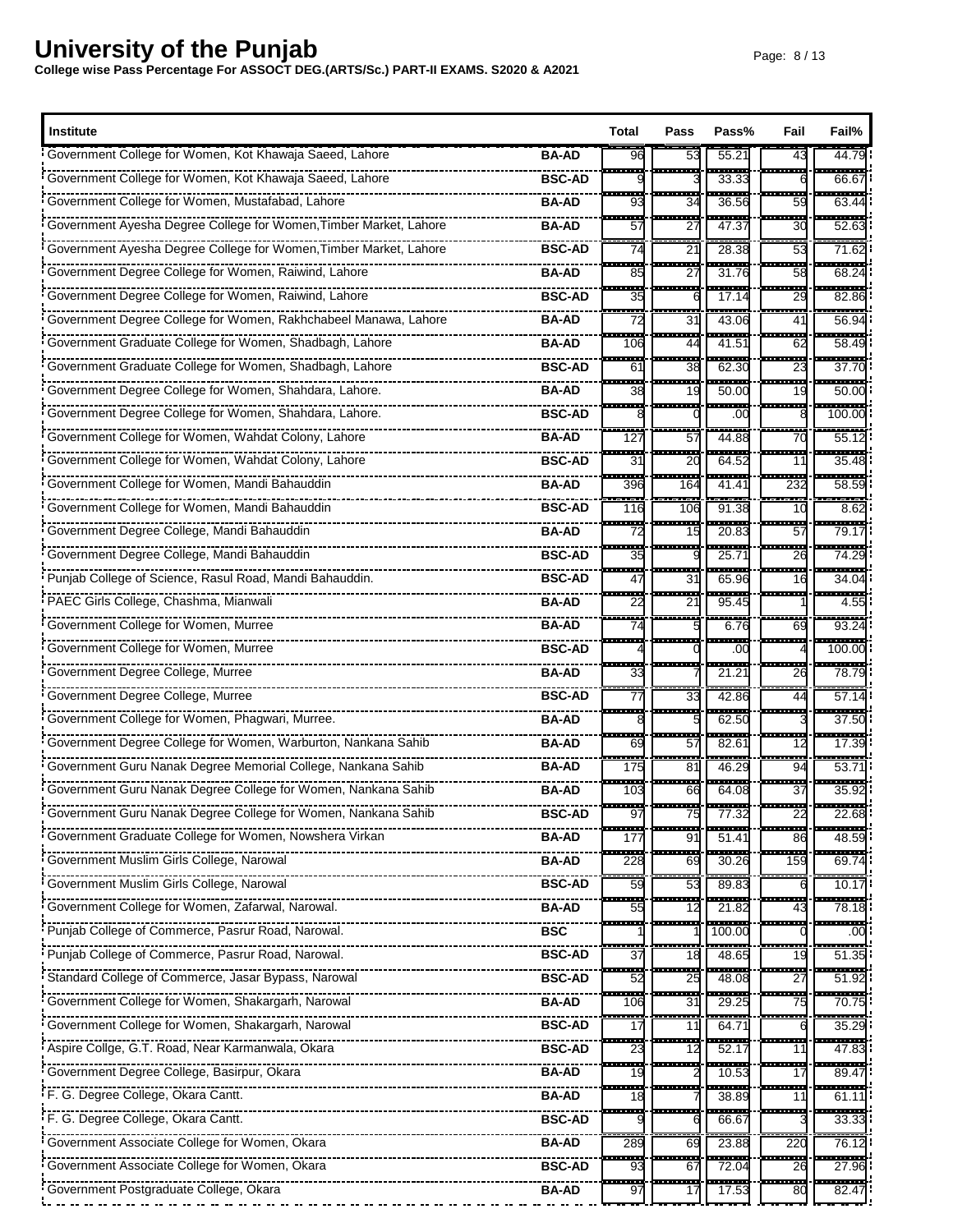| <b>Institute</b>                                                                          | Total                          | Pass                           | Pass%              | Fail                           | Fail%                      |
|-------------------------------------------------------------------------------------------|--------------------------------|--------------------------------|--------------------|--------------------------------|----------------------------|
| Government Postgraduate College, Okara<br><b>BSC-AD</b>                                   | 218                            | 72                             | 33.03              | 146                            | 66.9                       |
| Government College for Women, Hujra Shah Muqeem, Okara<br><b>BA-AD</b>                    | a an<br>111                    | a a s<br>56                    | ------<br>50.45    | <b>STAR</b><br>55              | .<br>49.55                 |
| Government Degree College, Gogera, Okara<br><b>BA-AD</b>                                  | a an a<br>-12                  | --------                       | .<br>33.33         | <del>.</del>                   | -----<br>66.67             |
| <b>BSC-AD</b>                                                                             |                                |                                | .00                | 5                              | 100.00                     |
| Government College, Hujra Shah Muqeem, Okara<br><b>BA-AD</b>                              | $\overline{\phantom{a}}$<br>22 |                                | $- - - -$<br>13.64 | -------<br>19                  | .<br>86.36                 |
| Government College for Boys, Renala Khurd, Okara<br><b>BA-AD</b>                          | m.<br>33                       |                                | .<br>21.21         | ---<br>26                      | ------<br>78.79            |
| Government College for Boys, Renala Khurd, Okara<br><b>BSC-AD</b>                         | ----<br>139                    | $\overline{\phantom{a}}$<br>81 | ------<br>58.27    | --------<br>58                 | ------<br>41.73            |
| Government College for Women, South City, Okara<br><b>BA-AD</b>                           | ŀ<br>29                        | 12                             | 41.38              | <br>17                         | 58.62                      |
| Government College for Women, South City, Okara<br><b>BSC-AD</b>                          | .<br>34                        | ----<br>10                     | -------<br>29.41   | .<br>24                        | ------<br>70.59            |
| Punjab College Of Science, Near Abdullah Hospital, G.T. Road, Okara<br><b>BSC-AD</b>      | ---<br>142                     | ---<br>82                      | -----<br>57.75     | <del>.</del> .<br>60           | ------<br>42.25            |
| Government College for Women, Renala Khurd, Okara<br><b>BA-AD</b>                         | ----<br>98                     | ---<br>47                      | ------<br>47.96    | --------<br>51                 | ------<br>52.04            |
| Government College for Women, Renala Khurd, Okara<br><b>BSC-AD</b>                        | <b>STATE</b><br>25             | <b>STATE</b><br>10             | .<br>40.00         | .<br>15                        | <br>60.00                  |
| Superior College of commerce, G.T. Road, Okara<br><b>BSC-AD</b>                           | --<br>10                       |                                | 40.00              | ---<br>6                       | 60.00                      |
| Superior College of Science & Commerce, Renala Khurd, Okara<br><b>BA-AD</b>               | ---<br>11                      |                                | 72.73              |                                | ------<br>27.27            |
| Superior College of Science & Commerce, Renala Khurd, Okara<br><b>BSC-AD</b>              | <b>STATISTICS</b>              |                                | -------<br>80.00   | --------                       | -----<br>20.00             |
| Government College for Women, Basirpur, Okara<br><b>BA-AD</b>                             | ---<br>54                      | ---<br>25                      | ------<br>46.30    | --------<br>29                 | -------<br>53.70           |
| Government College for Women, Basirpur, Okara<br><b>BSC-AD</b>                            | ---<br>14                      |                                | 28.57              | ------<br>10                   | ------<br>71.43            |
| Government College for Women, Gogera, Okara<br><b>BA-AD</b>                               | <br>32                         | --------<br>15                 | -------<br>46.88   | <br>17                         | -------<br>53.1            |
| Government College for Women, Gogera, Okara<br><b>BSC-AD</b>                              | -----                          | --------                       | ------<br>60.00    | ---------                      | --------<br>40.00          |
| Government Associate college for boys, Pindi Bhattian<br><b>BA-AD</b>                     | H<br>78                        | ŀ<br>27                        | ------<br>34.62    | -------<br>51                  | ------<br>65.38            |
| Government College, Pindi Gheb<br><b>BA-AD</b>                                            |                                |                                | 50.00              |                                | -----<br>50.00             |
| <b>BSC-AD</b>                                                                             | -------                        | -------                        | -------<br>.00     |                                | --------<br>100.00         |
| Government College for Women, Pindi Gheb<br><b>BA-AD</b>                                  | 75                             | 19                             | -----<br>25.33     | 56                             | 74.67                      |
| <b>BA-AD</b>                                                                              | ---<br>2 <sup>1</sup>          |                                | 42.86              | -------<br>12                  | -------<br>57.1            |
| <b>BSC-AD</b>                                                                             | a an<br>121                    | 45                             | -------<br>37.19   | <u>.</u><br>76                 | ------<br>62.8             |
| Government College for Women, Pind Dadan Khan<br><b>BA-AD</b>                             | ---<br>141                     | --<br>64                       | $- - - -$<br>45.39 | $-0.000$<br>77                 | -----<br>54.6'             |
| Government College for Women, Pind Dadan Khan<br><b>BSC-AD</b>                            | 14                             |                                | 21.43              | 11                             | -------<br>78.57           |
| Punjab College, Phalia.<br><b>BA-AD</b>                                                   | <b>TELE</b><br>55              | 46                             | .<br>83.64         | -------                        | ------<br>16.36            |
| Punjab College, Phalia.<br><b>BSC-AD</b>                                                  | <u>.</u><br>101                | 55                             | 54.46              | 46                             | -------<br>45.54           |
| Government College for Women, Phalia<br>BA-AD                                             | ----<br>208                    | H<br>141                       | -----<br>67.79     | ÷<br>67                        | ------<br>32.21            |
| Government College for Women, Pasrur<br><b>BA-AD</b>                                      | ł<br>157                       | 65                             | .<br>41.40         | <b>STAR</b><br>91              | ------<br>57.96            |
| Government Municipal Degree, College, Pasrur<br><b>BA-AD</b>                              | m.<br>10                       | $- - -$                        | -----<br>10.00     | .                              | ------<br>90.00            |
| Government Associate College for Women, Pattoki, Kasur<br><b>BA-AD</b>                    | 169                            | 43                             | 25.44              | 126                            | 74.56                      |
| Government Graduate College, Pattoki, Kasur.<br><b>BA-AD</b>                              | a an<br>83                     | Ŧ.<br>15                       | 18.07              | ---<br>68                      | ----<br>81.93              |
| Government Graduate College, Pattoki, Kasur.<br><b>BSC-AD</b>                             | ш.<br>320                      | 90                             | 28.13              | 230                            | ------<br>71.88            |
| Superior College of Commerce, Bypass G.T. Road, Pattoki.<br><b>BSC-AD</b>                 | ÷<br>26                        | 16                             | 61.54              | 10                             | ------<br>38.46            |
| Government College, Qila Didar Singh<br><b>BA-AD</b>                                      |                                |                                | 71.43              |                                | -------<br>28.57           |
| Federal Government Degree College, Quetta Cantt.<br><b>BA-AD</b>                          | 11                             |                                | 72.73              |                                | <u> 1989 - 19</u><br>27.27 |
| Federal Government Degree College, Quetta Cantt.<br><b>BSC-AD</b>                         |                                |                                | 60.00              |                                | 40.00                      |
| Civil College, Lane No. 1, Quaid-E-Azam Colony, Dhamial Road, Rawalpindi<br><b>BA-AD</b>  | $\sim$<br>20                   |                                | 40.00              | $\overline{\phantom{a}}$<br>12 | 60.00                      |
| Civil College, Lane No. 1, Quaid-E-Azam Colony, Dhamial Road, Rawalpindi<br><b>BSC-AD</b> | ---<br>50                      | Ē<br>24                        | 48.00              | an a<br>26                     | .<br>52.00                 |
| Government College for Women, Murree Road, Rawalpindi<br>BA-AD                            | 68                             | 28                             | 41.18              | 40                             | 58.82                      |
| Government College for Women, Murree Road, Rawalpindi<br><b>BSC-AD</b>                    | 55<br>95                       | H<br>41                        | 43.16              | $\overline{\phantom{a}}$<br>54 | ------<br>56.84            |
| F.G. College for Women, Kashmir Road, Rawalpindi Cantt.<br><b>BA-AD</b>                   | m.<br>41                       | .<br>25                        | 60.98              | -------<br>16                  | ------<br>39.02            |
| F.G. College for Women, Kashmir Road, Rawalpindi Cantt.<br><b>BSC-AD</b>                  | 22                             | 12                             | 54.55              | ---<br>10                      | -------<br>45.45           |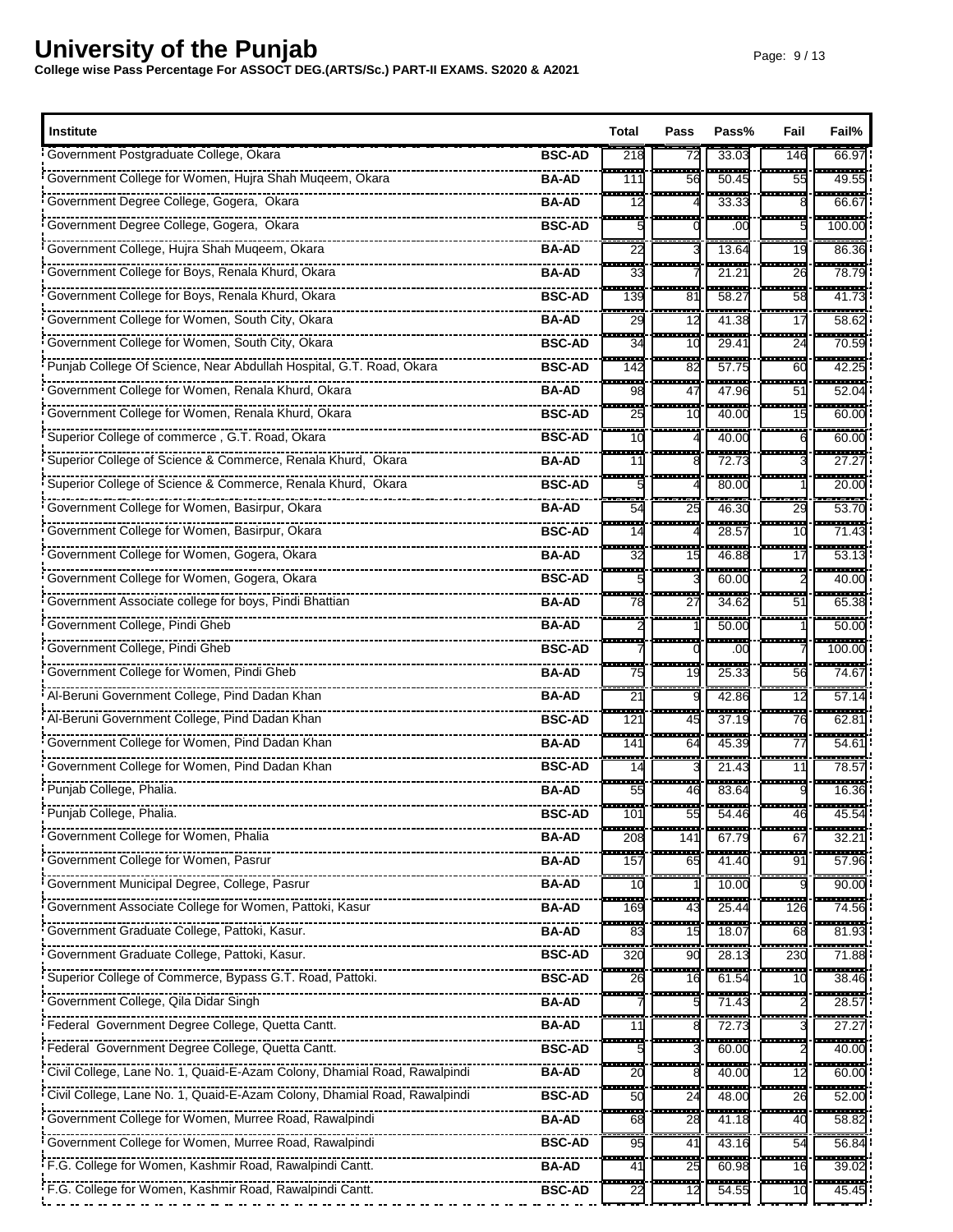| <b>Institute</b>                                                                              |               | Total              | Pass                | Pass%                             | Fail                           | Fail%                 |
|-----------------------------------------------------------------------------------------------|---------------|--------------------|---------------------|-----------------------------------|--------------------------------|-----------------------|
| Government College for Women, Dhoke Hassu, Rawalpindi                                         | <b>BA-AD</b>  | 45                 | 24                  | 53.33                             | 21                             | 46.6                  |
|                                                                                               | <b>BSC-AD</b> | ---<br>35          | -------             | $\overline{\phantom{a}}$<br>34.29 | ------<br>23                   | -----<br>65.7         |
| Government Degree College for Women, Dhoke Kala Khan, Rawalpindi                              | <b>BA-AD</b>  | <b>TELE</b><br>44  | --------            | ------<br>2.27                    | .<br>43                        | -------<br>97.7       |
| Government Degree College for Women, Sihal, Rawalpindi                                        | <b>BA-AD</b>  | ---<br>31          | 17                  | 54.84                             | -----<br>14                    | -----<br>45.16        |
| Federal Government College for Women, Abid Majid Road, Rawalpindi                             | <b>BA-AD</b>  | a an<br>90         | a an<br>54          | 60.00                             | a an<br>36                     | -----<br>40.00        |
| Federal Government College for Women, Abid Majid Road, Rawalpindi                             | <b>BSC-AD</b> | man.<br>15         |                     | 46.67                             | --------                       | -----<br>53.33        |
| F.G. Quaid-e-Azam College, Rawalpindi                                                         | <b>BSC-AD</b> | ÷<br>14            |                     | .00                               | $-1$<br>13                     | <del>.</del><br>92.86 |
| Government College for Boys, Rehmatabad, Rawalpindi                                           | <b>BA-AD</b>  | ----               |                     | .00                               |                                | -------<br>100.00     |
| Government Postgraduate College for Boys, Satellite Town, Rawalpindi                          | <b>BA-AD</b>  | <b>TELES</b><br>43 | .<br>17             | .<br>39.53                        | --------<br>25                 | ------<br>58.1        |
| Government Postgraduate College for Boys, Satellite Town, Rawalpindi                          | <b>BSC-AD</b> | H<br>52            | 6                   | 11.54                             | H<br>46                        | -----<br>88.46        |
| Government Degree College for Women, B-Block, Satellite Town, Rawalpindi                      | <b>BA-AD</b>  | $-$<br>86          | .<br>17             | -----<br>19.77                    | ---<br>69                      | ------<br>80.23       |
| Government Degree College for Women, B-Block, Satellite Town, Rawalpindi                      | <b>BSC-AD</b> | æ<br>42            | 11                  | 26.19                             | H<br>31                        | ------<br>73.8        |
| Government College for Women, Dhoke Elahi Baksh, Rawalpindi                                   | <b>BA-AD</b>  | ---                |                     | .<br>55.56                        |                                | <br>44.44             |
| Government College for Women, Dhoke Elahi Baksh, Rawalpindi                                   | <b>BSC-AD</b> |                    |                     | 16.67                             |                                | $\frac{1}{83.33}$     |
| Government College for Women, F-Block, Satellite Town, Rawalpindi                             | <b>BA-AD</b>  | <b>.</b><br>26     | --------<br>11      | والمتعادل<br>42.31                | -------<br>15                  | ------<br>57.69       |
|                                                                                               | <b>BSC-AD</b> |                    |                     | 16.67                             |                                | ------<br>83.33       |
| Government Degree College for Women, Dhoke Hukam Dad, Rawalpindi                              | <b>BA-AD</b>  | i<br>47            | H<br>14             | 29.79                             | $\frac{1}{33}$                 | -----<br>70.21        |
| Government Degree College for Women, Dhoke Hukam Dad, Rawalpindi                              | <b>BSC-AD</b> | <u>an a</u><br>30  |                     | $\frac{1}{23.33}$                 | ÷<br>23                        | ------<br>76.67       |
| Government College, Asghar Mall, Rawalpindi                                                   | <b>BA-AD</b>  | ---<br>41          | -------<br>13       | ------<br>31.71                   | --------<br>28                 | ------<br>68.29       |
| Government College, Asghar Mall, Rawalpindi                                                   | <b>BSC-AD</b> | $-$<br>144         | ---<br>16           | 11.11                             | -----<br>128                   | 88.89                 |
| Government College for Women, Manghot, Rawalpindi                                             | ΒA            | ----               |                     | 100.00                            | -------                        | ------<br>.oc         |
| Government College for Women, Manghot, Rawalpindi                                             | <b>BA-AD</b>  | an an<br>46        | ---<br>22           | 47.83                             | 24                             | -------<br>52.1       |
| Government College for Women, Manghot, Rawalpindi                                             | <b>BSC-AD</b> | ---<br>15          |                     | 33.33                             | $-$<br>10                      | .<br>66.6             |
| Government Degree College for Women, Muslim Town, Rawalpindi                                  | <b>BA-AD</b>  | ---<br>53          | ---<br>22           | 41.51                             | ---<br>31                      | 58.49                 |
| Government Degree College for Women, Muslim Town, Rawalpindi                                  | <b>BSC-AD</b> | <br>25             | ---                 | 24.00                             | .<br>19                        | -----<br>76.00        |
| Government Degree College For Boys, Kotli Sattian, Rawalpindi.                                | <b>BSC-AD</b> | .                  |                     | ------<br>20.00                   | ---                            | ------<br>80.00       |
| Government Degree College for Women, Mohan Pura, Rawalpindi Cantt.                            | BA-AD         | ----<br>24         | ----<br>17          | 70.83                             |                                | -----<br>29.1         |
| Government Degree College for Women, Mohan Pura, Rawalpindi Cantt.                            | <b>BSC-AD</b> | .                  |                     | ----<br>28.57                     |                                | --------<br>71.43     |
| Gentry College of Commerce & Science, Nagail Road, Gujar Khan, Rawalpindi                     | BA-AD         | <del></del><br>28  | 11                  | 39.29                             | 17                             | 60.71                 |
|                                                                                               | <b>BSC-AD</b> | ----<br>111        | .<br>$\overline{4}$ | <br>42.34                         | $\overline{\phantom{a}}$<br>64 | -------<br>57.66      |
| Government Degree College for Women, Rehmat Abad, Rawalpindi                                  | <b>BA-AD</b>  | 28                 | 19                  | 67.86                             |                                | 32.14                 |
|                                                                                               | <b>BSC-AD</b> |                    |                     | 62.50                             |                                | -------<br>37.50      |
| Government Viqar-un-Nisa Post Graduate College for Women, Rawalpindi                          | <b>BA-AD</b>  | 268                | 87                  | 32.46                             | 181                            | 67.54                 |
| Government Vigar-un-Nisa Post Graduate College for Women, Rawalpindi                          | <b>BSC-AD</b> | ---<br>107         | H<br>40             | 37.38                             | .<br>67                        | 62.62                 |
|                                                                                               | <b>BA-AD</b>  | 29                 | 20                  | 68.97                             |                                | 31.03                 |
| Government College for Women, Dhoke Ratta, Rawalpindi                                         | <b>BSC-AD</b> | H<br>11            | 11                  | 100.00                            |                                | .oc                   |
| Ilga Postgraduate Girls College, Rawalpindi                                                   | <b>BA-AD</b>  |                    |                     | .00                               |                                | 100.00                |
| Ilqa Postgraduate Girls College, Rawalpindi                                                   | <b>BSC-AD</b> |                    |                     | .<br>40.00                        |                                | ------<br>60.00       |
| Government College for Women, Jhanda Chichi, Rawalpindi                                       | BA-AD         | 84                 | 43                  | $\frac{1}{51.19}$                 | 41                             | $\frac{1}{48.81}$     |
| Jinnah Institute Of Informatics & Commerce, 30-D, 6th Road, Satellite Town, Rawalpindi BA-AD  |               | ---<br>30          |                     | 26.67                             | $\cdots$<br>22                 | ------<br>73.33       |
| Jinnah Institute Of Informatics & Commerce, 30-D, 6th Road, Satellite Town, Rawalpindi BSC-AD |               | 68                 | $2^{\prime}$        | 30.88                             | 46                             | 67.65                 |
| Khadija Umar Government College for Women, Tench Bhatta, Rawalpindi                           | <b>BA-AD</b>  | i<br>100           | 24                  | 24.00                             | $\overline{\phantom{a}}$<br>76 | 76.00                 |
| Khadija Umar Government College for Women, Tench Bhatta, Rawalpindi                           | <b>BSC-AD</b> | 19                 |                     | 36.84                             | 12                             | 63.16                 |
| Government College for Women Peshawar Road, Rawalpindi                                        | BA-AD         | <b>STAR</b><br>118 | <b>STAR</b><br>42   | 35.59                             | <u>man a</u><br>76             | ------<br>64.41       |
| · Mehran Degree College, College Road, Opp. F.G Girls High School, Rawat, Rawapindi           | <b>BA-AD</b>  | 21                 |                     | 38.10                             | 13                             | 61.90                 |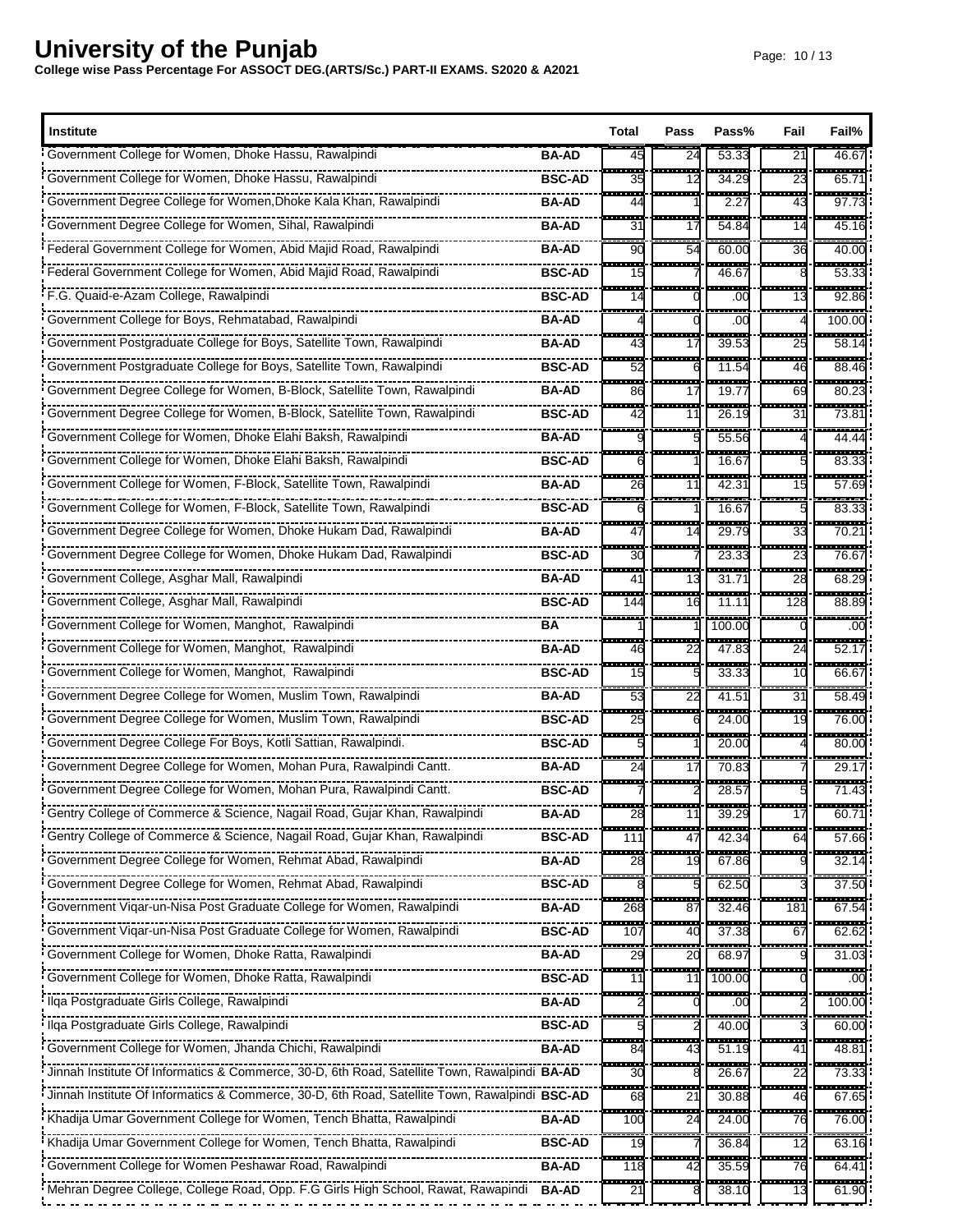| <b>Institute</b>                                                                  |               | Total                     | Pass                    | Pass%              | Fail                           | Fail%                 |
|-----------------------------------------------------------------------------------|---------------|---------------------------|-------------------------|--------------------|--------------------------------|-----------------------|
| Mehran Degree College, College Road, Opp. F.G Girls High School, Rawat, Rawapindi | <b>BSC-AD</b> | 63                        | 20                      | 31.75              | 43                             | 68.25                 |
| Punjab College of Information Technology, Satellite Town, Rawalpindi.             | BA-AD         | m.<br>40                  | a an<br>31              | ------<br>77.50    | -------                        | -----<br>22.50        |
| Punjab College of Information Technology, Satellite Town, Rawalpindi.             | <b>BSC-AD</b> | <b>STAR</b><br>248        | ---<br>102              | 41.13              | 146                            | ------<br>58.87       |
| Government Girls Degree College, Khayaban-e-Sir Syed, Rawalpindi                  | BA-AD         | ÷<br>67                   | --<br>14                | 20.90              | $-$<br>53                      | ----<br>79.10         |
| Government Girls Degree College, Khayaban-e-Sir Syed, Rawalpindi                  | <b>BSC-AD</b> | $\sim$<br>$\overline{37}$ | $-1$<br>14              | ------<br>37.84    | ---<br>23                      | ------<br>62.16       |
| Government Mian Shahbaz Sharif Degree College, Khayaban-e-Sir Syed, Rawalpindi    | <b>BA-AD</b>  | ---                       | ----                    | 40.00              | .                              | -----<br>60.00        |
| The Wings College for Boys, Near The Wisdom School System, Daultala, Gujar Khan,  | <b>BSC-AD</b> | 59                        | 36                      | 61.02              | 23                             | 38.98                 |
| Rawalpindi<br>Government College for Women, Daultala, Rawalpindi                  | <b>BA-AD</b>  | 70                        | 31                      | 44.29              | 39                             | $55.7^{\circ}$        |
| Government College for Women, Daultala, Rawalpindi                                | <b>BSC-AD</b> | ---<br>16                 |                         | $- - - -$<br>37.50 | <br>10                         | ------<br>62.50       |
| Government Degree College for Women, Dhoke Syedan, Rawalpindi                     | <b>BA-AD</b>  | <b>TELE</b><br>66         | ----<br>34              | ------<br>51.52    | -------<br>32                  | ------<br>48.48       |
| Government Degree College for Women, Gawalmandi, Rawalpindi                       | <b>BA-AD</b>  |                           |                         | 75.00              |                                | 25.00                 |
| Government Degree College for Women, Kotli Sattian, Rawalpindi                    | <b>BA-AD</b>  | .<br>11                   |                         | ------<br>18.18    | .                              | ------<br>81.82       |
| Government Degree College for Women, Kotli Sattian, Rawalpindi                    | <b>BSC-AD</b> | فتحت<br>19                |                         | .<br>36.84         | -------<br>12                  | ------<br>63.16       |
| Government Degree College for Women, Dhoke Mangtal, Rawalpindi                    | <b>BA-AD</b>  | ---<br>24                 | ---<br>18               | .<br>75.00         | --------<br>6                  | -----<br>25.00        |
| Government Degree College for Women, Dhoke Mangtal, Rawalpindi                    | <b>BSC-AD</b> | ---<br>17                 |                         | 23.53              | ---<br>13                      | ------<br>76.47       |
| Wings Model College, Pindi Road, Near Police Chwki Chak Baili Khan, Rawalpindi    | <b>BSC-AD</b> | an an<br>43               | <b>The Co</b><br>24     | -----<br>55.81     | <br>19                         | ----<br>44.1          |
| Government Islamia Degree College, Sangla Hill                                    | <b>BA-AD</b>  | 53<br>27                  |                         | 22.22              | ---<br>21                      | -----<br>77.78        |
| Government Islamia Degree College, Sangla Hill                                    | <b>BSC-AD</b> | ---                       |                         | .00                |                                | 100.00                |
| Government College for Women, Shahkot                                             | <b>BA-AD</b>  | ----<br>288               | ----<br>135             | -------<br>46.88   | -----<br>153                   | ------<br>53.1        |
| Government College for Women, Shahkot                                             | <b>BSC-AD</b> | <b>STATE</b>              |                         | 22.22              | -------                        | -----<br>77.7         |
| Government Degree College, Shahkot                                                | <b>BA-AD</b>  | ---<br>52                 | ---<br>18               | 34.62              | $\overline{\phantom{a}}$<br>34 | ------<br>65.38       |
| Government College, Shorkot                                                       | <b>BA-AD</b>  | an a<br>43                | .<br>$1^{\circ}$        | 25.58              | --------<br>31                 | -------<br>72.09      |
| Government College, Shorkot                                                       | <b>BSC-AD</b> | <br>17                    | --------                | ------<br>23.53    | -------<br>13                  | -------<br>76.4       |
| Government College for Women, Shorkot                                             | <b>BA-AD</b>  | .<br>115                  | 44                      | 38.26              | ---<br>71                      | -----<br>61.74        |
| Government College for Women, Shorkot                                             | <b>BSC-AD</b> | .<br>53                   | ---<br>16               | ------<br>30.19    | -------<br>37                  | ------<br>69.8'       |
| Government College, Shakargarh                                                    | <b>BA-AD</b>  | man.<br>26                | -------<br>$\mathbf{1}$ | 42.3'              | --------<br>15                 | ------<br>57.69       |
| Government College, Shakargarh                                                    | <b>BSC-AD</b> | ÷<br>27                   | ----                    | 29.63              | -----<br>19                    | <del>.</del><br>70.37 |
| Funjab College of Commerce, Zafarwal Road, Shakargarh.                            | <b>BSC-AD</b> | 120                       | 58                      | 48.33              | 62                             | 51.67                 |
| Government College for Boys, Muridke, Sheikhupura                                 | <b>BA-AD</b>  | 31                        | 10                      | 32.26              | 21                             | 67.74                 |
|                                                                                   | <b>BA-AD</b>  | 102                       | 33                      | 32.35              | 69                             | 67.65                 |
| Government College for Women, Bhikhi, Sheikhupura.                                | BA-AD         | 90                        | 60                      | 66.67              | ŀ<br>30                        | 33.33                 |
| Government College for Women, Bhikhi, Sheikhupura.                                | <b>BSC-AD</b> |                           |                         | 100.00             |                                | a a s<br>.00          |
| Government Postgraduate College for Women, Sheikhupura.                           | <b>BA-AD</b>  | ----<br>657               | ŀ<br>267                | 40.64              | ----<br>390                    | ------<br>59.36       |
| Government Postgraduate College for Women, Sheikhupura.                           | <b>BSC-AD</b> | 147                       | 11'                     | $\frac{1}{75.57}$  | 36                             | $\frac{1}{24.49}$     |
| Government Postgraduate College, Sheikhupura                                      | BA-AD         | ---<br>121                | H<br>4                  | $- - - -$<br>33.88 | ļ<br>80                        | ------<br>66.12       |
|                                                                                   | BA            |                           |                         | 100.00             |                                | .00                   |
| Government Degree College for Women, Farooqabad, Sheikhupura                      | BA-AD         | 174                       | 80                      | 45.98              | $- - -$<br>94                  | ------<br>54.02       |
| Government Degree College for Women, Farooqabad, Sheikhupura                      | <b>BSC-AD</b> | 106                       | 37                      | 34.91              | 69                             | 65.09                 |
| Government Associate College for Women, Khanqah Dogran, Distt Sheikhupura         | BA-AD         | <b>TEXT</b><br>71         | 35                      | 49.30              | a an a<br>36                   | -----<br>50.70        |
| Government Pir Bahar Shah Associate College for Women, Sheikhupura                | <b>BA-AD</b>  | $- -$<br>154<br>÷.        | 81                      | 52.60              | 73                             | 47.40                 |
| Government Pir Bahar Shah Associate College for Women, Sheikhupura                | <b>BSC-AD</b> | 26<br>i in pr             | 12<br><b>BRA</b>        | 46.15              | 14<br>---                      | 53.85<br>-------      |
| Government Degree College, Sharaqpur Sharif, Sheikhupura                          | <b>BA-AD</b>  | 161                       | 63                      | 39.13              | 98                             | 60.87                 |
| Government Degree College, Sharaqpur Sharif, Sheikhupura                          | <b>BSC-AD</b> |                           |                         | 60.00              | į                              | 40.00                 |
| Government Degree College for Women, Vandala Diyal Shah, Sheikhupura              | <b>BA-AD</b>  | H<br>33                   | ŀ<br>20                 | 60.61              | 13                             | 39.39                 |
| Government College for Women, Muridke, Sheikhupura                                | <b>BA-AD</b>  | ÷<br>150                  | 76                      | 50.67              | 74                             | 49.33                 |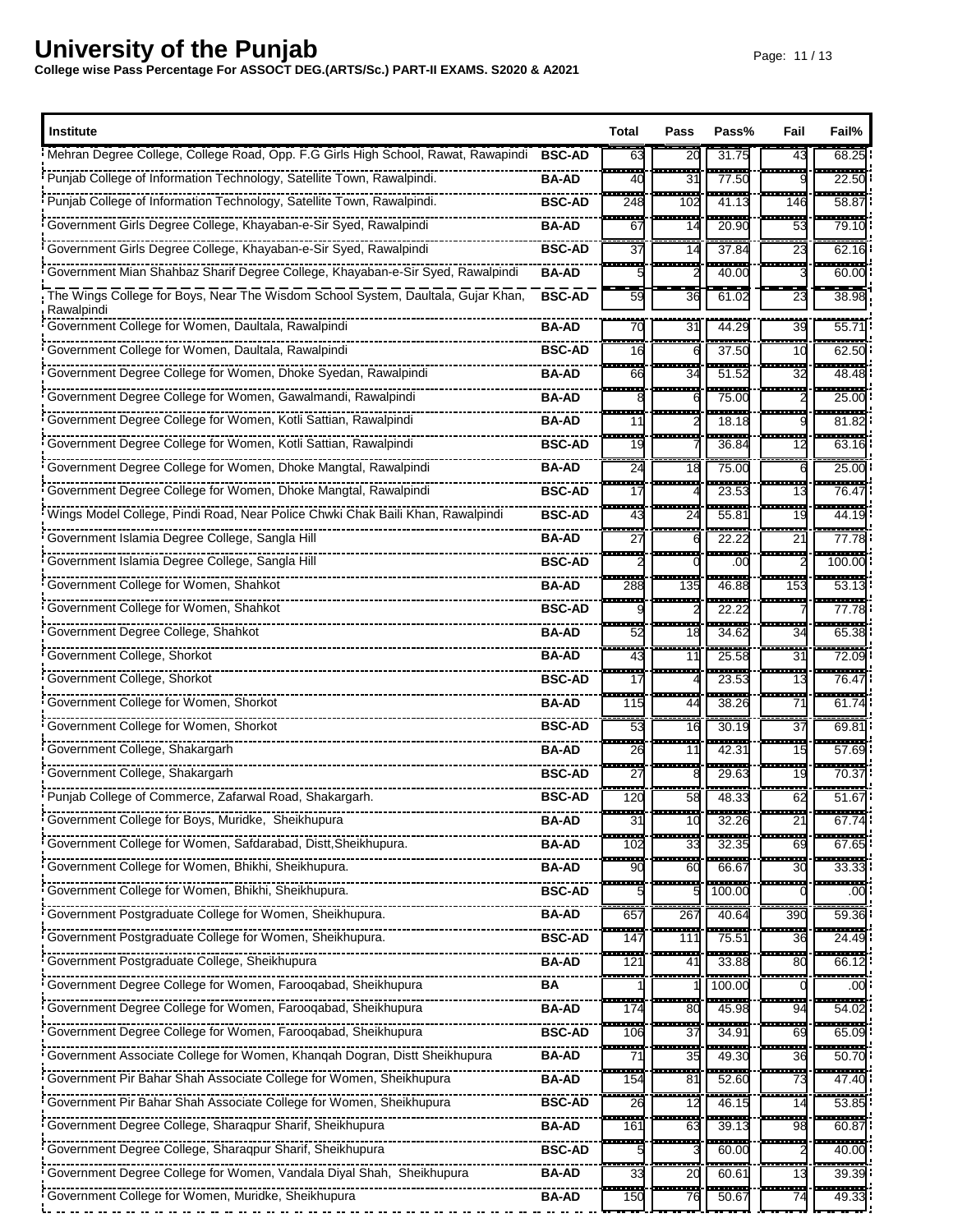| <b>Institute</b>                                                                  |               | Total       | Pass                           | Pass%                 | Fail                   | Fail%                 |
|-----------------------------------------------------------------------------------|---------------|-------------|--------------------------------|-----------------------|------------------------|-----------------------|
| Government College for Women, Muridke, Sheikhupura                                | <b>BSC-AD</b> | 47          | 30                             | 63.83                 | 17                     | 36.1                  |
| Government Degree College Narang Mandi, Sheikhupura                               | <b>BA-AD</b>  | H<br>24     |                                | 29.1                  | 17                     | ------<br>70.83       |
| Government College for Women, Narang Mandi, Distt Sheikhupura                     | <b>BA-AD</b>  | 88          | ---<br>45                      | ------<br>51.14       | --------<br>43         | ------<br>48.86       |
| Government College for Women, Narang Mandi, Distt Sheikhupura                     | <b>BSC-AD</b> | 43          | 35                             | 81.40                 |                        | 18.60                 |
| Oxford International College of Commerce, Sheikhupura                             | <b>BA-AD</b>  | --<br>31    | --<br>17                       | ----<br>54.84         | .<br>14                | ------<br>45.16       |
|                                                                                   | <b>BSC</b>    |             |                                | 100.00                |                        | ------<br>.00         |
| Oxford International College of Commerce, Sheikhupura                             | <b>BSC-AD</b> | ---<br>60   | $\overline{\phantom{a}}$<br>24 | <u>.</u><br>40.00     | <u>manang pa</u><br>36 | ------<br>60.00       |
| Punjab College of Commerce, Ferozwala, Sheikhupura                                | <b>BSC-AD</b> | H<br>46     | 55<br>18                       | $\frac{1}{39.1}$      | Ē<br>28                | ------<br>60.87       |
| Punjab College of Commerce, Sargodha Road, Sheikhupura.                           | <b>BSC-AD</b> | ш.<br>57    | m.<br>38                       | ----<br>66.67         | ------<br>19           | .<br>33.33            |
| Superior College, Jamil Town, Lahore Road, Sheikhupura                            | <b>BSC-AD</b> | 34          | H<br>16                        | 47.06                 | $- - -$<br>18          | ------<br>52.94       |
| Superior College, G.T. Road, Muridke, Sheikhupura                                 | <b>BA-AD</b>  | ---         | .                              | $- - - -$<br>66.67    | -------                | ------<br>33.33       |
| Superior College, G.T. Road, Muridke, Sheikhupura                                 | <b>BSC-AD</b> | a a c<br>30 | 16                             | <b>TELES</b><br>53.33 | .<br>14                | ------<br>46.67       |
| Government Degree College for Women, Ferozewala, Sheikhupura                      | <b>BA-AD</b>  | 553<br>31   | ш.<br>17                       | <del>.</del><br>54.84 | -----<br>14            | ------<br>45.16       |
| Government Degree College for Women, Sharaqpur Sharif, Sheikhupura                | <b>BA-AD</b>  | 14          |                                | 14.29                 | ---<br>12              | -------<br>85.7'      |
| Government Degree College for Women, Sharaqpur Sharif, Sheikhupura                | <b>BSC-AD</b> | ---         |                                | .<br>.00              | <u>.</u>               | <br>100.00            |
| Aspire College, Defence Road, Sialkot                                             | <b>BSC-AD</b> |             |                                | 14.29                 |                        | 85.7'                 |
| Government Allama Iqbal College, Sialkot                                          | <b>BA-AD</b>  | 20          |                                | 20.00                 | ----<br>16             | .<br>80.00            |
| Government Allama Iqbal College for Women, Khadim Ali Road, Sialkot               | <b>BA-AD</b>  | .<br>283    | ---<br>78                      | 27.56                 | -----<br>205           | ------<br>72.44       |
| Government Allama Iqbal College for Women, Khadim Ali Road, Sialkot               | <b>BSC-AD</b> | m.<br>37    | œ<br>20                        | 54.05                 | -----<br>17            | <br>45.95             |
| Government Degree College, Chawinda, Sialkot                                      | <b>BA-AD</b>  | ---         | ---                            | $- - - -$<br>28.5     | --------               | -------<br>71.43      |
| Government Degree College for Women, Chobara, Sialkot                             | <b>BA-AD</b>  | ---<br>36   | ----<br>18                     | 50.00                 | -------<br>18          | ------<br>50.00       |
| Government Fatima Jinnah Girls Degree College, Dhalle Wali, Sialkot               | <b>BA-AD</b>  | man.<br>44  | --------<br>21                 | .<br>47.7             | --------<br>23         | --------<br>52.2      |
| Government Fatima Jinnah Girls Degree College, Dhalle Wali, Sialkot               | <b>BSC-AD</b> | ÷<br>23     | ÷<br>15                        | ----<br>65.22         | ------                 | -----<br>34.78        |
| Government College for Women, Hajipura, Sialkot                                   | <b>BA-AD</b>  | 106         | н.<br>56                       | 52.8                  | 50                     | -----<br>47.17        |
| Government College for Women, Soukinwind, Sialkot                                 | <b>BA-AD</b>  | 19          | m.<br>13                       | 68.42                 | -------                | -----<br>31.58        |
| NISA Girls College of Science, Anwar Club Road, Sialkot.                          | <b>BA-AD</b>  | ---<br>20   | ÷<br>12                        | -----<br>60.00        |                        | <del>.</del><br>40.00 |
| NISA Girls College of Science, Anwar Club Road, Sialkot.                          | <b>BSC-AD</b> | 62          | --<br>25                       | 40.3                  | 37                     | 59.68                 |
| Punjab College of Commerce, University Road, Sambrial, District Sialkot           | <b>BSC-AD</b> | H<br>17     | --<br>12                       | ----<br>70.59         |                        | ------<br>29.41       |
| Punjab College of Science, Sialkot.                                               | <b>BSC-AD</b> | 61          | 37                             | 60.66                 | 24                     | 39.34                 |
| The Standard College of Commerce, 2-S/50, Circular Road, Near Able Plaza, Sialkot | <b>BA-AD</b>  | 19          |                                | 21.05                 | ---<br>15              | 78.95                 |
|                                                                                   | <b>BSC-AD</b> | 27          |                                | 22.22                 | 21                     | <br>77.78             |
|                                                                                   | <b>BA-AD</b>  | ---<br>37   | ш.<br>18                       | .<br>48.65            | --------<br>19         | ------<br>51.35       |
| Standard College of Commerce, Sialkot                                             | <b>BSC-AD</b> | 85          | 34                             | 40.00                 | 51                     | 60.00                 |
| Govrnment Shahbaz Sharif Degree College for Women, Jamkey Cheema, Sialkot         | <b>BA-AD</b>  | щ.<br>15    |                                | $\cdots$<br>33.33     | ----<br>10             | ------<br>66.67       |
| Government Associate College for Women, Sambrial, Sialkot                         | <b>BA-AD</b>  | 168         | 51                             | 30.36                 | 117                    | ------<br>69.64       |
| Superior College for Women, Wazirabad Road, Sambrial                              | <b>BSC-AD</b> | 33          | H<br>17                        | 51.52                 | $- - -$<br>16          | 48.48                 |
| Government Nawaz Sharif Girls Degree College, Sialkot                             | <b>BA-AD</b>  | 74          | 29                             | 39.19                 | 45                     | 60.81                 |
| Government College, Sohawa                                                        | <b>BA-AD</b>  |             |                                | 28.5                  | ------                 | ------<br>71.43       |
| Government College for Women, Sohawa, Jhelum                                      | <b>BA-AD</b>  | 79          | 58                             | 73.42                 | 21                     | 26.58                 |
| Nisa Girls College, 91-C, Satellite Town, Sargodha                                | <b>BA-AD</b>  |             |                                | 28.57                 |                        | <br>71.43             |
| Nisa Girls College, 91-C, Satellite Town, Sargodha                                | <b>BSC-AD</b> | н.<br>35    | <br>12                         | 34.2                  | a a s<br>23            | -------<br>65.7'      |
| Government College for Women, Talagang                                            | <b>BA-AD</b>  | 154         | 104                            | 67.53                 | 50                     | 32.47                 |
| Government College for Women, Talagang                                            | <b>BSC-AD</b> | i<br>22     | 20                             | 90.91                 |                        | -----<br>9.09         |
| Government College, Talagang                                                      | BA-AD         | an a<br>22  | m.                             | 36.36                 | -------<br>14          | .<br>63.64            |
| Government College, Talagang                                                      | <b>BSC-AD</b> | H<br>71     | 17                             | 23.94                 | 54                     | ------<br>76.06       |